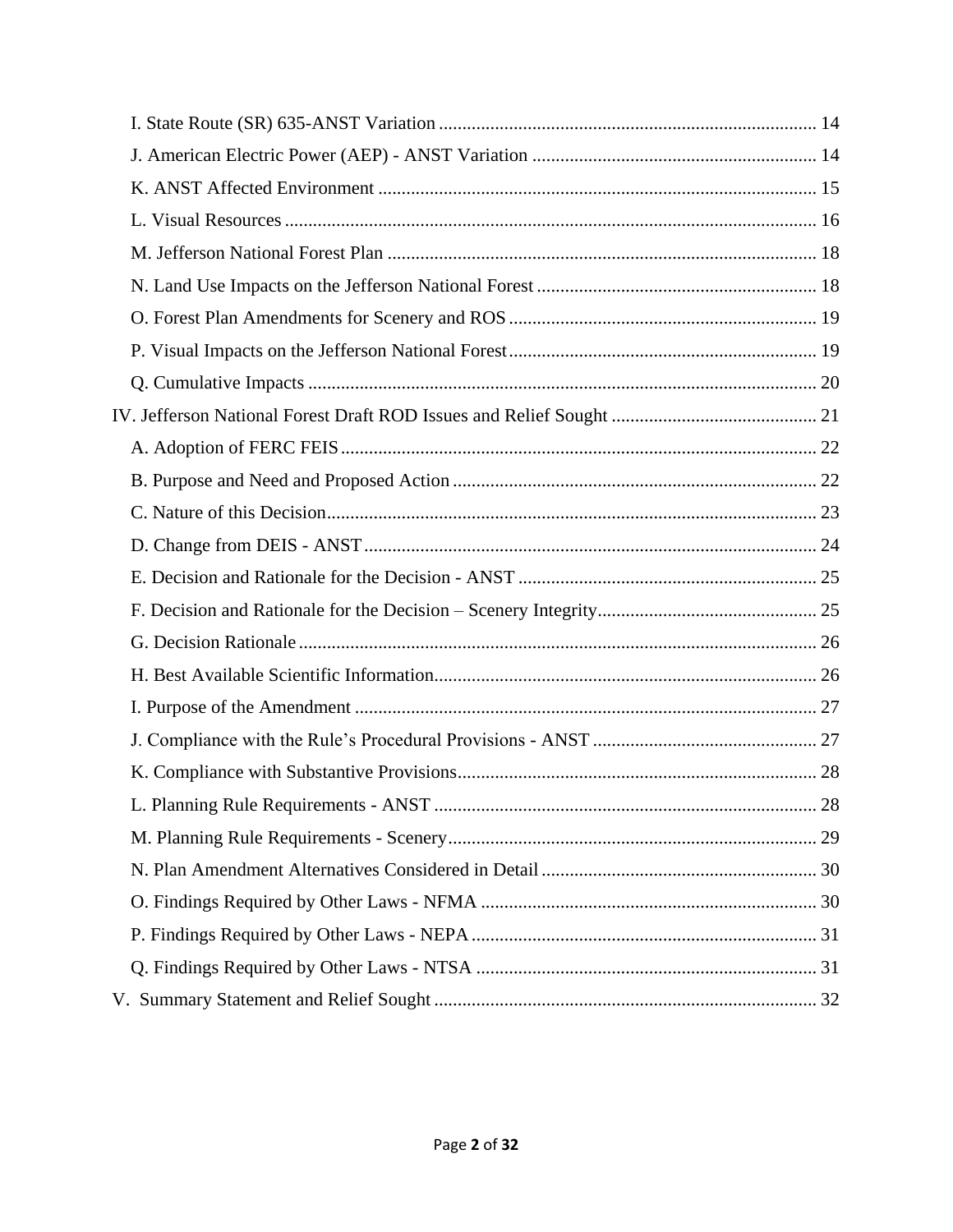This is Notice of Objection filed pursuant to Title 36 CFR Part 218 regarding the Mountain Valley Project Forest Plan Amendment for the Jefferson National Forest (82 FR 29539).

Name of the project being objected to, the name and title of the responsible official, and the name of the National Forest on which the project is located: Joby P. Timm, Forest Supervisor, Jefferson National Forest, 5162 Valleypointe Parkway, Roanoke, VA 24019.

# **I. Introduction and Background**

<span id="page-2-1"></span><span id="page-2-0"></span>**A. Forest Service Record of Decision Intent:** The FEIS states that, "the BLM, COE, and FS may adopt and use the EIS when they consider the issuance of a Right-of-Way Grant to Mountain Valley for the portion of the MVP that would cross federal lands. Further, the FS may use the EIS when it considers amendments to its Land and Resource Management Plan for the Jefferson National Forest to allow the MVP to cross federal lands…." Adopting the FERC FEIS is optional for the Forest Service.

<span id="page-2-2"></span>**B. NST Planning Handbook**: National Scenic Trail (NST) planning considerations are addressed in a NST planning handbook that I provided on December 12, 2016, to Karen Overcash (kovercash@fs.fed.us) as MVP DEIS comments (SOPA project #50038). These comments are included with this submittal as **Attachment A**. This document is included in this Objection for the ease of reference, but is not required to be attached as described in 36 CFR 218.8(b)(4):

*Comments previously provided to the Forest Service by the objector during public involvement opportunities for the proposed project where written comments were requested by the responsible official.*

A copy of the current version of this National Scenic Trail Planning Handbook is available online at:

[http://www.nstrail.org/management/nst\\_planning\\_handbook.pdf](http://www.nstrail.org/management/nst_planning_handbook.pdf) .

Key discussions in this planning handbook include: (1) nature and purposes, (2) Forest Service planning policies, and (3) NEPA considerations. The following discussions supplement the NST planning handbook guidance.

<span id="page-2-3"></span>**C. NEPA Considerations**: Fundamental NEPA process considerations are described in a CEQ document titled, "Major Cases Interpreting the National Environmental Policy Act." Many of the cases are relevant to the MVP FEIS, including the need to take a hard look at alternatives and to address cumulative impacts. This document is found online at:

[https://ceq.doe.gov/docs/laws-regulations/Major\\_NEPA\\_Cases.pdf](https://ceq.doe.gov/docs/laws-regulations/Major_NEPA_Cases.pdf)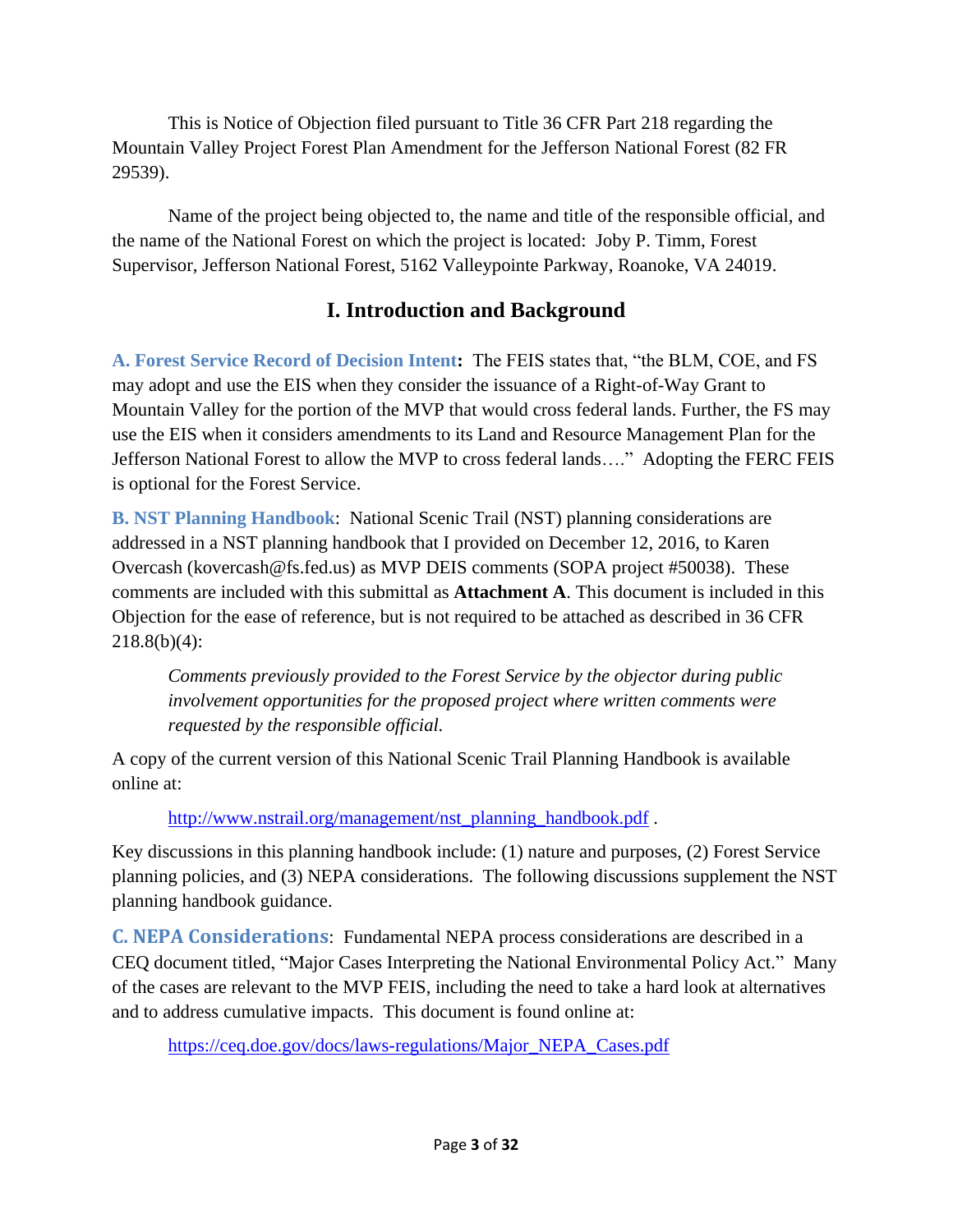<span id="page-3-0"></span>**D. National Scenic Trail Nature and Purposes:** To understand the impacts of the MVP to the Appalachian National Scenic Trail (ANST), it is important to understand the *nature and purposes* of this National Scenic Trail (National Trails System Act (NTSA), Section 7(c); 16 U.S.C. 1246(c)).

The National Park Service, the administrating agency for the ANST, provides the following vision: "The Appalachian Trail is a way, continuous from Katahdin in Maine to Springer Mountain in Georgia, for travel on foot through the wild, scenic, wooded, pastoral, and culturally significant landscapes of the Appalachian Mountains. It is a means of sojourning among these lands, such that the visitors may experience them by their own unaided efforts. The Trail is preserved for the conservation, public use, enjoyment, and appreciation of the nationally significant scenic, historic, natural and cultural quality of the areas through which the trail passes. Purposeful in direction and concept, favoring the heights of land, and located for minimum reliance on construction for protecting the resource, the body of the Trail is provided by the lands it traverses, and its soul is the living stewardship of the volunteers and workers of the Appalachian Trail community…"

The following significance statements have been identified by the National Park Service for the ANST, which contribute to defining the nature and purposes of this National Scenic Trail:

- "Traversing 14 states through wildlands and communities, the more than 2,100-mile world-renowned hiking trail and its extensive protected landscape protects the most readily accessible, long-distance footpath in the United States. The Appalachian National Scenic Trail offers healthy outdoor opportunities for self-reliant foot travel through wild, scenic, natural, and culturally and historically significant lands. It provides a range of experiences for people of all ages and abilities to seek enjoyment, inspiration, learning, challenge, adventure, volunteer stewardship, and self-fulfillment, either in solitude or with others…
- The north-south corridor of the Trail, traversing the highest and lowest elevations and myriad microclimates of the ancient Appalachian Mountains, helps protect one of the richest assemblages of temperate zone species in the world and anchors the headwaters of critical watersheds that sustain more than 10% of the population of the United States…
- The Trail offers opportunities to view stunning scenery in proximity to the most populated areas of the United States. Within the boundaries of the protected trail corridor, visitors may see native wildlife and flowers, rustic cultural features, seasonal variations, and dynamic weather patterns in environments such as southern balds, pastoral lands, diverse forests, wetlands, rugged outcrops, and mountainous alpine areas.
- Traversing the height of land, Trail visitors are afforded sweeping views of vast landscapes extending beyond the Trail corridor and are exposed to the splendid range of landforms and history along the Appalachian Mountains. Enjoyment of far-reaching views and deep starry nights are dependent on clean air and clear skies.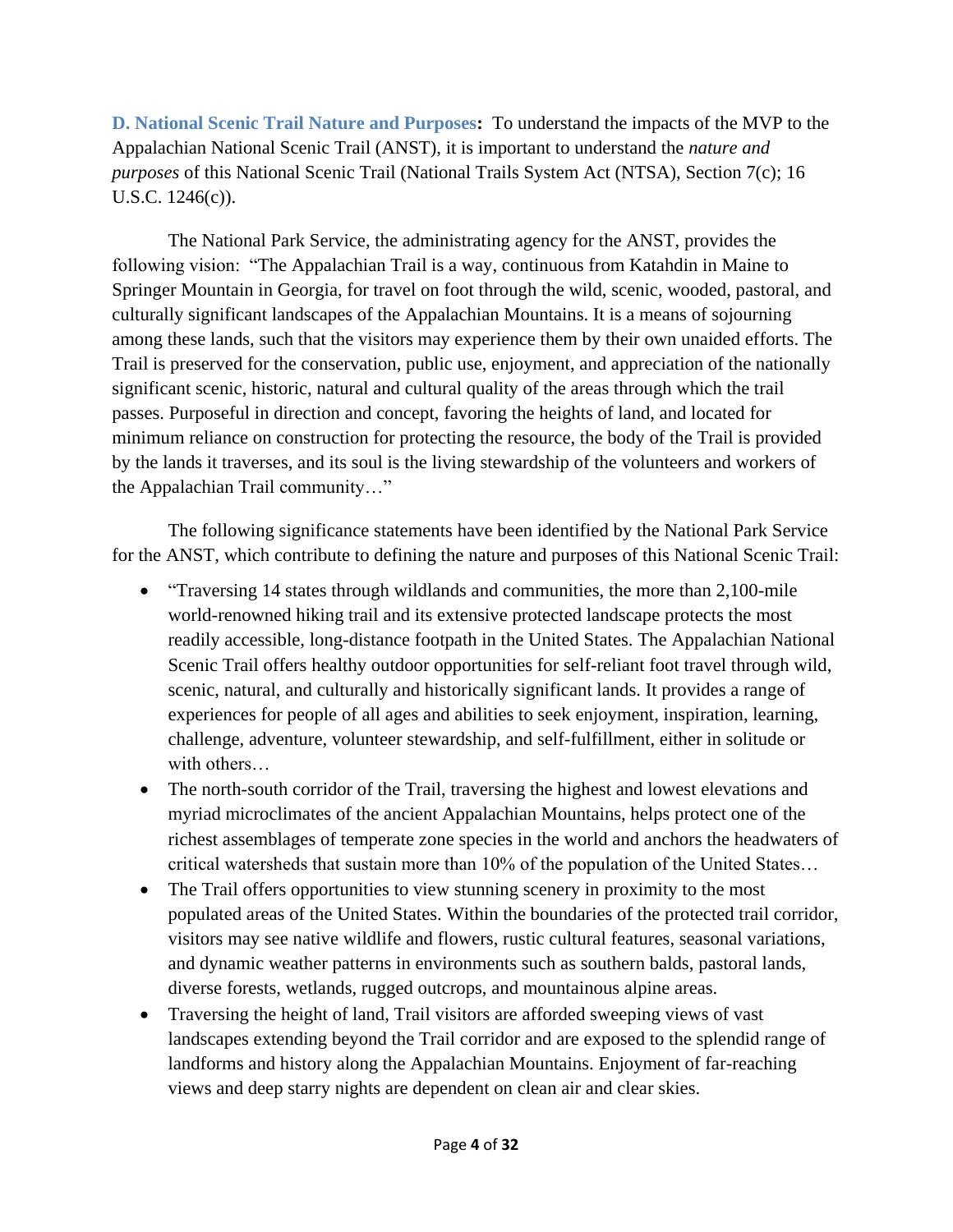The Trail corridor passes through eight separate ecoregions, linking extensive forest landscapes and an extraordinary variety of aquatic and terrestrial habitats over a distance of more than 2,100 miles. The Trail unifies understanding, management, and protection of representative natural resources at a scale that no other single entity can provide, while offering visitors the chance to see, hear, and feel nature all around them."

"Uses permitted on national scenic and historic trails are limited to those that will not substantially interfere with the nature and purposes of each trail.  $(16 \text{ USC } 1246(c))$ . Other uses are permitted or prohibited based on NPS Management Policies 2006…." (NPS Director Order #45 part 3.6)

An operational nature and purposes vision for the ANST that is based on legislative history could be described as: "The nature and purposes of the ANST is to provide for highquality scenic, primitive hiking opportunities and to conserve natural, historic, and cultural resources along the corridor." (See NST Planning Handbook, Chapter II)

<span id="page-4-0"></span>**E. Bureau of Land Management National Trail Policy**: The Bureau of Land Management has established policy direction in directive MS-6280 for National Landscape Conservation Areas, including providing direction for the proper management of National Trails. The following presents important definitions from this BLM directive that provide context for many of the discussions in this objection:

- National Scenic Trail. A continuous, long-distance trail located on the ground by the land-managing agency along the congressionally designated route, in coordination with the trail administering agency. A National Scenic Trail provides maximum compatible outdoor recreation opportunity and conservation and enjoyment of the nationally significant scenic, historic, natural, and cultural resources, qualities, values, and associated settings and the primary use or uses of the areas through which such trails may pass. National Scenic Trails represent desert, marsh, grassland, mountain, canyon, river, forest, and other areas, as well as landforms that exhibit significant characteristics of the physiographic regions of the Nation. National Scenic Trails include the tread, or the trail path, and the trail setting which is included within the National Trail Management Corridor. National Scenic Trails may contain water sources or structures which are designed to support and provide for the safety of travelers along the trail.
- National Trail Associated Settings. The geographic extent of the resources, qualities, and values or landscape elements within the surrounding environment that influence the trail experience and contribute to resource protection. Settings associated with a National Scenic or Historic Trail include scenic, historic, cultural, recreation, natural (including biological, geological, and scientific), and other landscape elements (see resources, qualities, and values).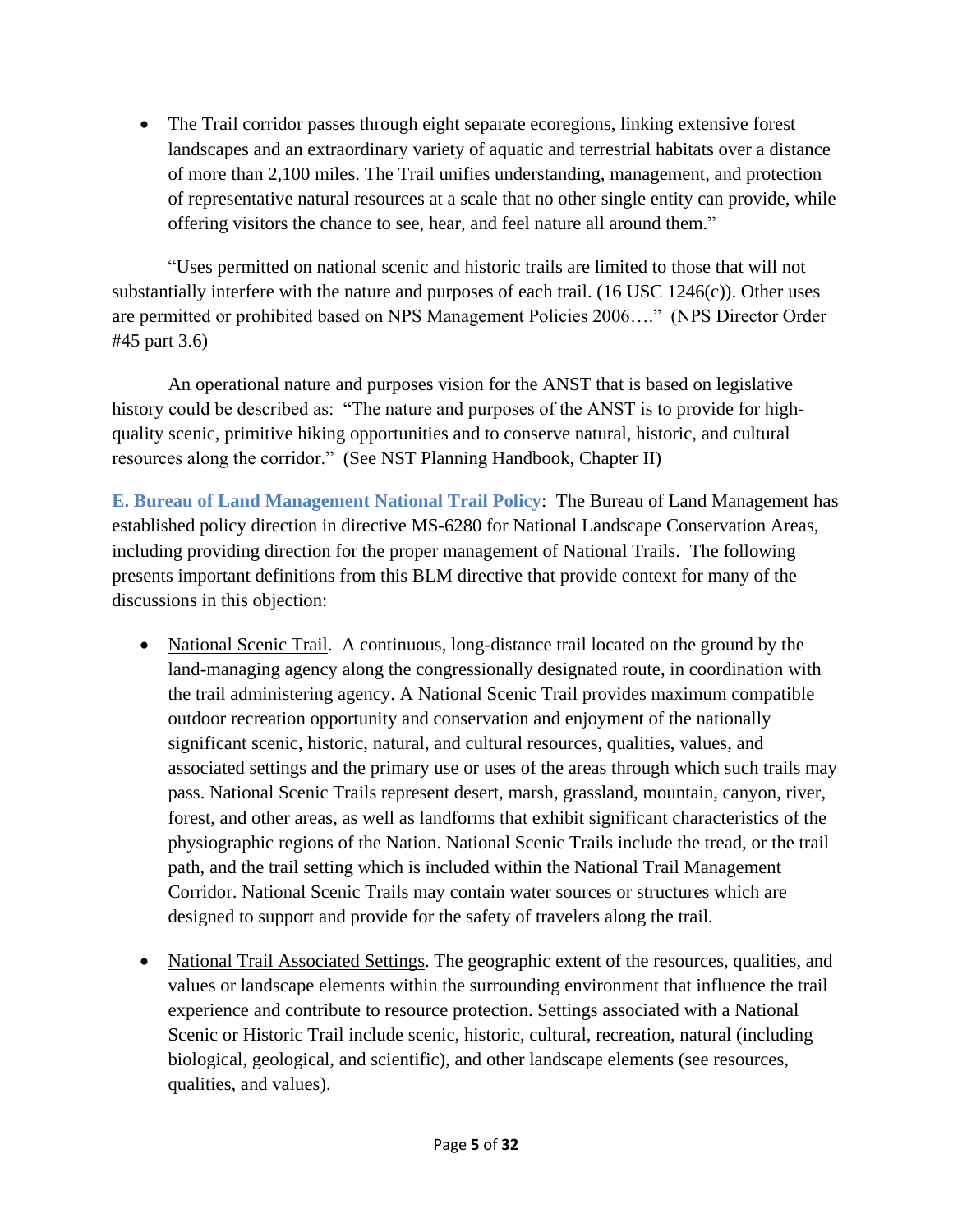- National Trail Management Corridor. Allocation established through the land use planning process, pursuant to Section 202 of Federal Land Policy and Management Act and Section 7(a)(2) of the National Trails System Act ("rights-of-way") for a public land area of sufficient width within which to encompass National Trail resources, qualities, values, and associated settings and the primary use or uses that are present or to be restored.
- National Trail Right(s)-of-Way. Term used in Section  $7(a)(2)$  of the National Trails System Act to describe the corridor selected by the National Trail administering agency in the trailwide Comprehensive Plan and which includes the area of land that is of sufficient width to encompass National Trail resources, qualities, values, and associated settings. The National Trail Right-of-Way, in the context of the National Trails System Act, differs from a Federal Land Policy and Management Act (FLPMA) Title V right-ofway, which is a grant issued pursuant to FLPMA authorities. It becomes a key consideration in establishing the National Trail Management Corridor in a Resource Management Plan.
- National Trail Nature and Purposes. The term used to describe the character, characteristics, and congressional intent for a designated National Trail, including the resources, qualities, values, and associated settings of the areas through which such trails may pass; the primary use or uses of a National Trail; and activities promoting the preservation of, public access to, travel within, and enjoyment and appreciation of National Trails.
- National Trail Resources, Qualities, and Values. The significant scenic, historic, cultural, recreation, natural (including biological, geological, and scientific), and other landscape areas through which such trails may pass as identified in the National Trails System Act.
- Substantial Interference. Determination that an activity or use affects (hinders or obstructs) the nature and purposes of a designated National Trail (see nature and purposes).

<span id="page-5-0"></span>**F. Forest Service Policy**: The Forest Service planning directives provide specific National Trail and other direction in FSH 1909.12:

- FSH 1909.12 Section 14 of the planning handbook describes Designated areas are specific areas or features within the plan area that have been given a permanent designation to maintain its unique special character or purpose.
- FSH 1909.12 Section 23.23a addresses recreation resources. At the forest scale, sustainable recreation is derived through the integrated planning process and emerges as the resultant set of desired recreation opportunity spectrum classes. Each setting provides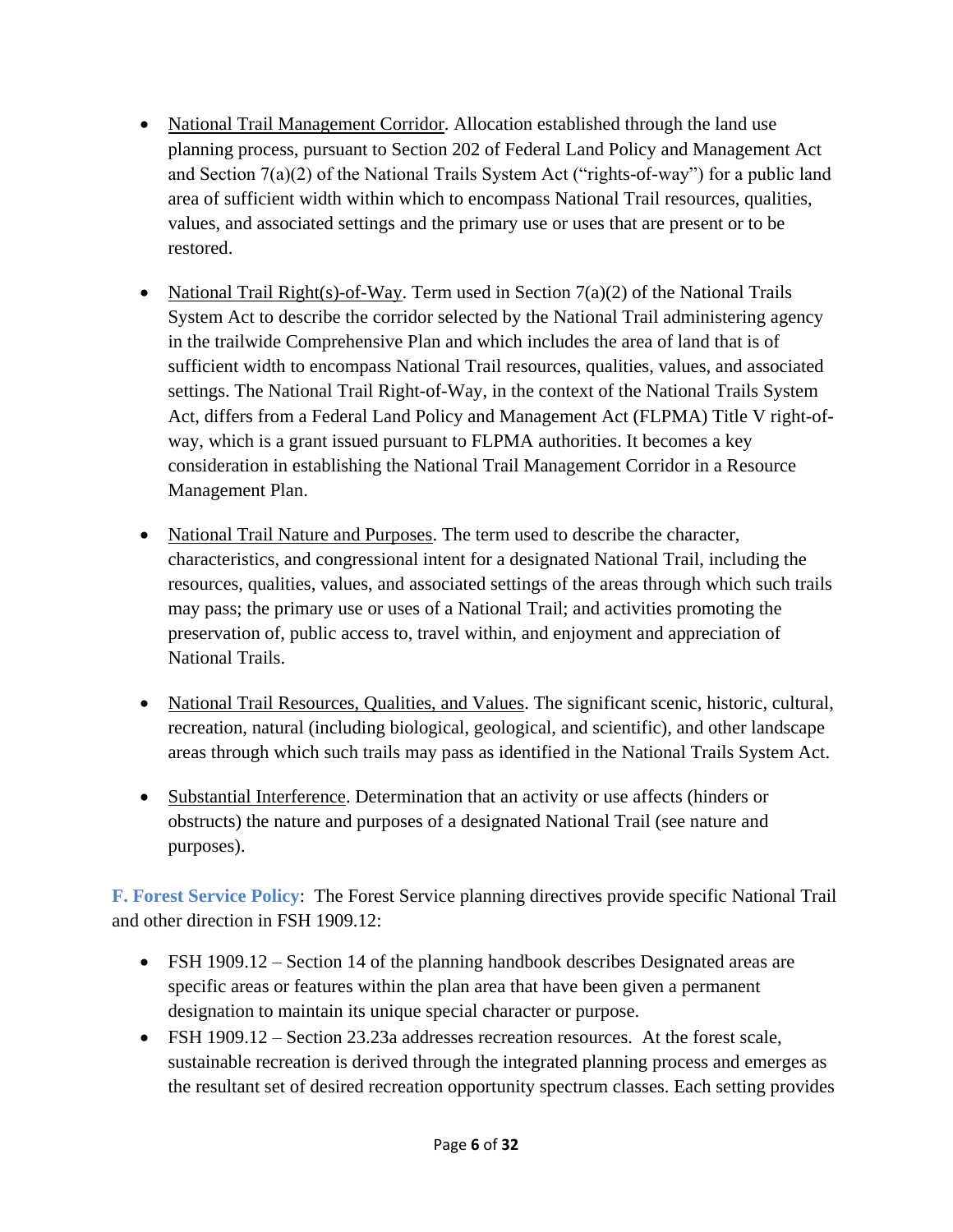opportunities to engage in activities (motorized, nonmotorized, developed, or dispersed on land, water, and in the air) that result in different experiences and outcomes… Must include desired conditions for sustainable recreation using mapped desired recreation opportunity spectrum classes. This mapping may be based on management areas, geographic areas, designated areas, independent overlay mapping, or any combination of these approaches. Should include specific standards or guidelines where restrictions are needed to ensure the achievement or movement toward the desired recreation opportunity spectrum classes.

- FSH 1909.12 Section 23.23f is concerned with scenery, aesthetic values, viewsheds and geologic features. (The framework for scenery management is described in Landscape Aesthetics – A Handbook for Scenery Management. Viewsheds are specific elements to be considered because they describe areas seen from certain view locations such as trails (and, implicitly, from national scenic trails).The plan should contain standards or guidelines as needed to avoid or mitigate undesirable effects incompatible with desired scenery conditions. …
- FSH 1909.12 24.43 National Scenic and Historic Trails
	- 1. "When developing plan components for national scenic and historic trails:

a. The Interdisciplinary Team should review the assessment for relevant information about existing national scenic and historic trails in the plan area, including established rights-of-way pursuant to 16 U.S.C 1246(a)(2) and direction contained in comprehensive plans (CPs) pursuant to 16 U.S.C. 1244(e) or 1244(f)…

b. The Interdisciplinary Team shall identify Congressionally designated national scenic and historic trails and plan components must provide for the management of rights-of-ways (16 U.S.C 1246(a)(2)) consistent with applicable laws, regulations, and Executive Orders…

c. The Interdisciplinary Team shall use the national scenic and historic trails rightsof-way maps required by 16 U.S.C. 1246(a)(2) to map the location of the trails…

e. Plan components must be compatible with the objectives and practices identified in the comprehensive plan for the management of the national scenic and historic trail. The objectives and practices include the identification of resources to be preserved and the trail's carrying capacity.

f. The Responsible Official shall include plan components that provide for the nature and purposes of national scenic and historic trails in the plan area. In doing so, the Responsible Official should take into consideration other aspects of the plan related to the trail such as access, cultural and historic resources, recreational settings, scenic character, and valid existing rights.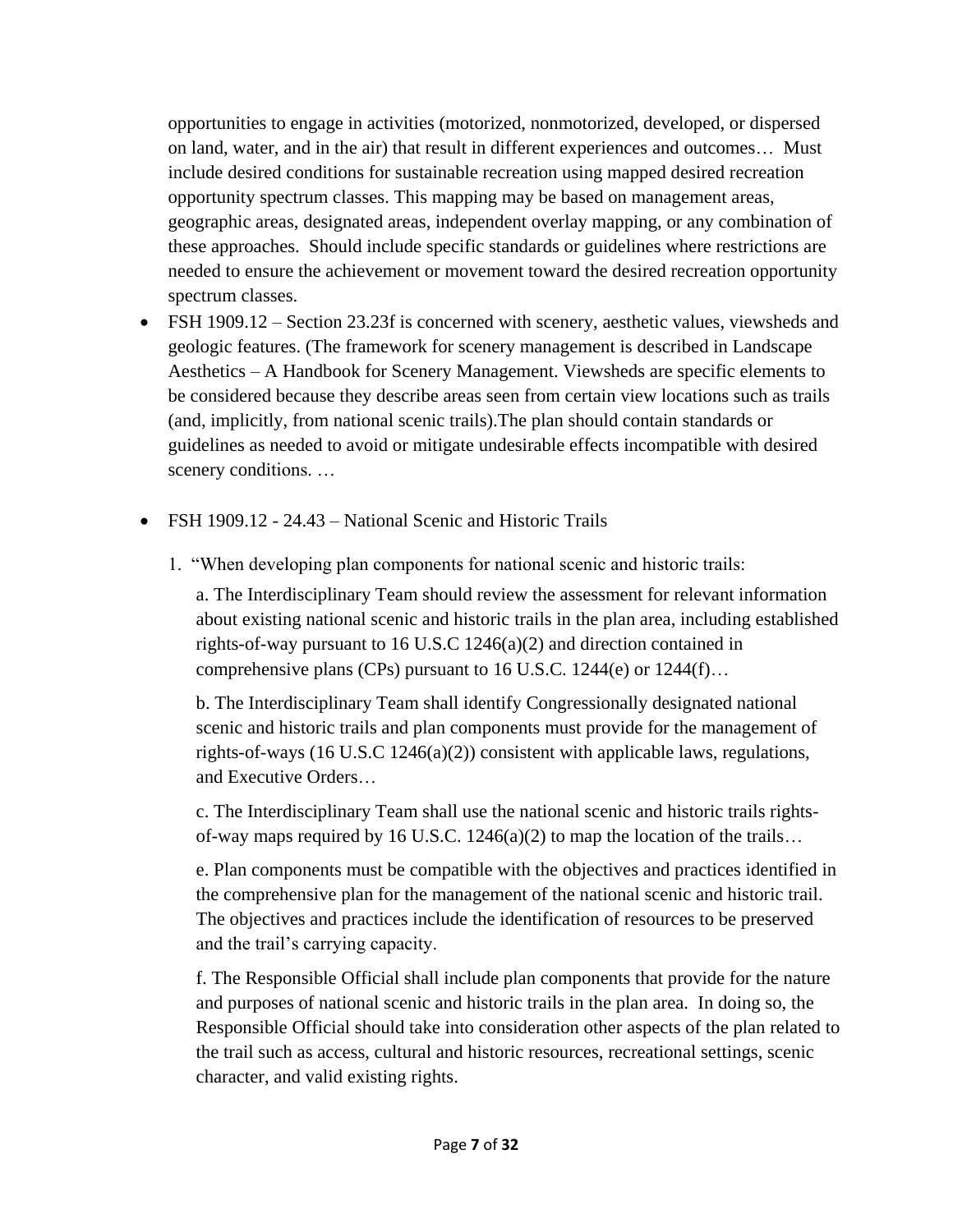2. The plan must include plan components including standards or guidelines for a designated area as described in section 24.2 of this Handbook. To meet this requirement the plan:

a. Should include desired conditions that describe the national scenic and historic trail and the recreational, scenic, historic, and other resource values for which the trail was designated.

b. May include objectives for national scenic and historic trails where existing conditions (settings, opportunities, scenic character, cultural and other resources values) are different from desired conditions. These objectives can identify intended activities to improve national scenic and historic trail conditions, mitigate or enhance associated resource values, create or improve connections with communities and visitors, or other desired and measureable outcomes that will improve the national scenic and historic trail experience.

c. May include standards or guidelines to place limits or conditions on projects or activities to protect the trail and associated resource values.

d. May include suitability plan components to limit or prevent incompatible uses and activities….

#### <span id="page-7-0"></span>**G. Objection Concerns after DEIS Comment Period**

Comments that I submitted to FERC and the Forest Service on the DEIS continue to be valid, while new information that is related to the proposed action caused new process and resource impact issues and concerns. This new information reinforces the need for the reviewing officer to take a close look at the basis for the decisions to be made in the ROD and reinforces the breath of objection concerns that arose during and after designated opportunities for comment. The following is a partial list of information related to planning and decision processes for this project that brought forth issues after a designated commenting period:

- *Department of Interior Comments on the DEIS*, December 22, 2016.
- FR Notice: The U.S. Department of Agriculture is amending regulations pertaining to the National Forest System Land Management Planning—effective January 17, 2017.
- *ANST Bare Earth Viewshed Simulations, January 2017*, Transmitted on February 17, 2017.
- *Forest Service Comments on the Plan of Development.* Correspondence April 27, 2017
- *Forest Service Guidance for Completion of the Revised Visual Impact Analysis.*  Correspondence May 2, 2017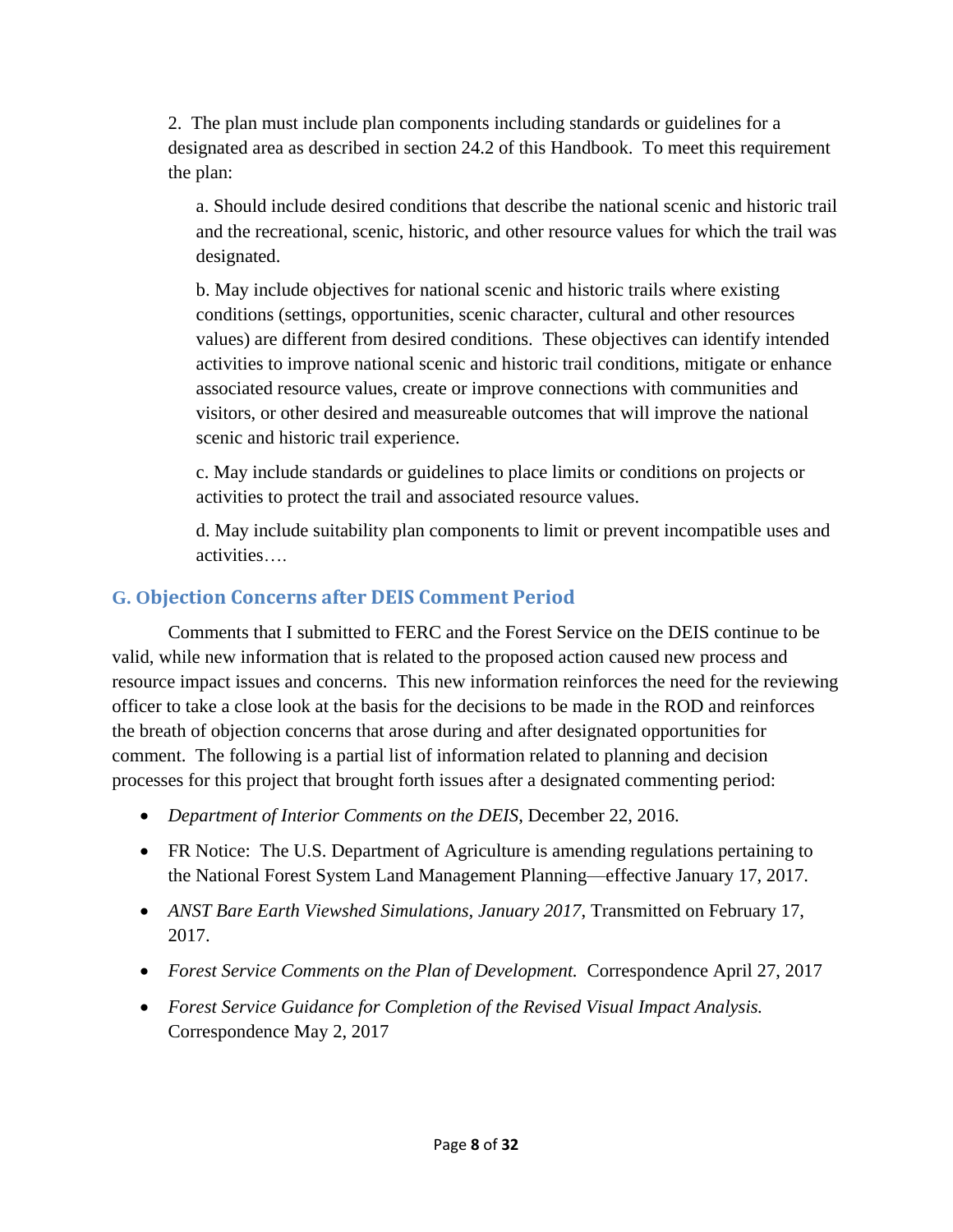- *Follow-Up to Conversation on the Mountain Valley Pipeline Project,* Robert Krumenaker, Acting Associate Regional Director, National Park Service. Correspondence May 9, 2017
- *FR Notice; updating information.* Forest Service MVP Federal Register Notice, June 5, 2017 (82 FR 25761)
- *Mountain Valley Project and Equitrans Expansion Project Final Environmental Impact Statement*, June 23, 2017 (82 FR 29539)
- *Comments on the Final EIS for the Proposed Mountain Valley Pipeline Project,* Michaela Noble, Director, Office of Environmental Policy and Compliance, USDI, July 28, 2017. [Note that this correspondence is dated after the FEIS was released and describes that analyses are still ongoing.]

# **II. MVP FEIS Issues and Relief Sought**

<span id="page-8-0"></span>The following are statements of the issues and/or the parts of the project to which the objection applies and concise statements explaining the objection and suggesting how the FEIS may be improved.

<span id="page-8-1"></span>

| Comment Title                                                                                                                                                                                                                                                                          | Chapter<br>Reference | <b>Section Reference</b> |  |
|----------------------------------------------------------------------------------------------------------------------------------------------------------------------------------------------------------------------------------------------------------------------------------------|----------------------|--------------------------|--|
| <b>Statement of Issues and Relief Sought to Improve the Decision</b>                                                                                                                                                                                                                   |                      |                          |  |
| <b>A. Purpose and Need</b>                                                                                                                                                                                                                                                             | 1.2 and 1.3          | Pages 1-8 through 1-11   |  |
| The FEIS preamble states that, "the FS may use the EIS when it considers amendments to its<br>Land and Resource Management Plan for the Jefferson National Forest to allow the MVP to<br>cross federal lands."                                                                         |                      |                          |  |
| <b>Issue:</b> The MVP EIS purpose and need description may meet programmatic requirements of<br>40 CFR 1502.13 for the proposed MVP actions on non-Federal lands, but does not support the<br>purpose and need to amend the Jefferson National Forest Plan. The "purpose and scope" of |                      |                          |  |

the MVP EIS further addresses the purposes of preparing the EIS, but fails to address the requirements of providing for integrated resource management on National Forest System lands. The purpose and need does not support the need to address the project in terms of providing for multiple use and designated areas protection on the Jefferson National Forest. The FEIS failed to address guidance provided on the DEIS in the NST Planning Handbook.

**Relief Sought to Improve the Decision**: The Forest Service or FERC should prepare a Supplemental DEIS to address the MVP proposed action and alternatives in the context of providing for an integrated Forest Plan with a purpose and need description that adds, in part, the following elements: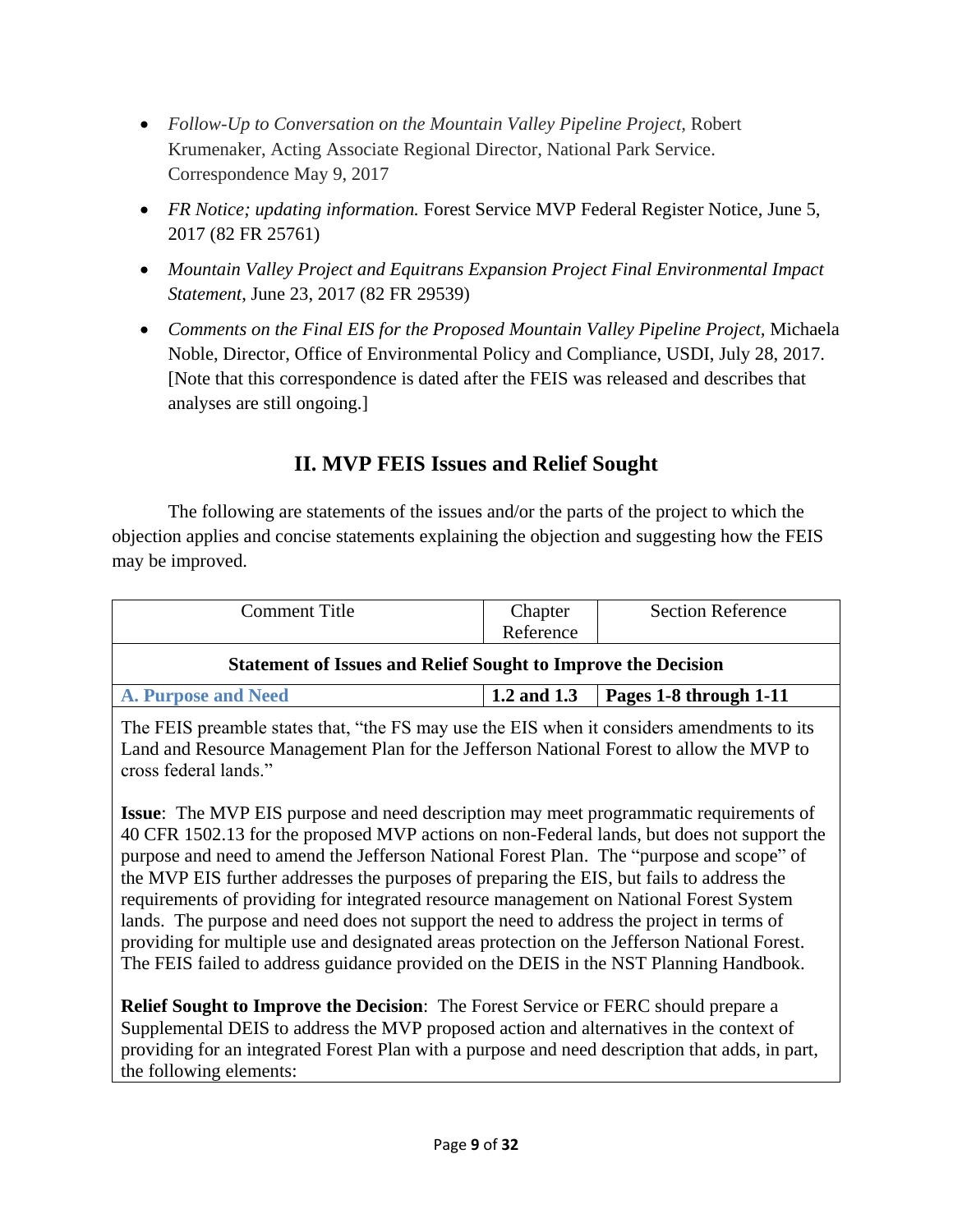- Assures the production and protection of high quality water for National Forest resources and downstream water users;
- Maintains or restores long-term ecosystem health and integrity;
- Contributes to the economic and social needs of people, cultures and communities;
- Meets the objectives and requirements of federal laws, regulations, and policies including the National Trails System Act.

**Violation of law, regulation or policy**: 40 CFR 1502.13

**Connection with Comments**: Purpose and Need is discussed in the NST Planning Handbook, Chapter V, Section B that was submitted as comments on the DEIS.

<span id="page-9-0"></span>

| <b>B. Range of Alternatives</b>                                                          | 1.3.2.1 | $\vert$ Page 1-14 |  |
|------------------------------------------------------------------------------------------|---------|-------------------|--|
| The FEIS describes, "The MVP pipeline route would cross about 3.5 miles of the Jefferson |         |                   |  |
| National Forest in Monroe County, West Virginia and Giles and Montgomery Counties,       |         |                   |  |
| Virginia."                                                                               |         |                   |  |

**Issue:** To be consistent with NEPA requirements, the discussion should give equal treatment to all reasonable alternatives.

**Relief Sought to Improve the Decision**: Rigorously explore and objectively evaluate all alternatives.

**Violation of law, regulation or policy**: 40 CFR 1502.14

**Connection with Comments**: Range of alternatives is discussed in the NST Planning Handbook, Chapter V, Section C that was submitted as comments on the DEIS.

<span id="page-9-1"></span>**C. FS Adopting the FERC EIS 1.3.2.1 Page 1-15**

The FEIS states, "The FS intends to adopt this EIS in its assessment of potential amendments to its LRMP that would then make the MVP pipeline a conforming use of the Jefferson National Forest LRMP (additional detail is in section 4.8 of this EIS). The FS would issue its own ROD for these amendments to its LRMP using the analysis from this EIS. This would be a separate action from the issuance of the ROD for the Right-of-Way Grant issued by the BLM for crossing the Jefferson National Forest. The LRMP amendments proposed are in accordance to 36 CFR 219 (2012 version) regulations."

**Issue**: The FERC FEIS fails to reflect the planning and analysis requirements of the National Forest Management Act as implemented through direction in FSH 1909.12 24.43 and the comprehensive planning requirements of the National Trails System Act (Section 5(e) and  $7(c)$ ).

**Relief Sought to Improve the Decision**: The Forest Service must take a hard look at the MVP proposal and reasonable alternatives in a Supplemental DEIS that is specific to the Jefferson National Forest.

**Violation of law, regulation or policy**: 16 U.S.C. 1244(f), 16 U.S.C. 1246(c), and FSH 1909.12 24.43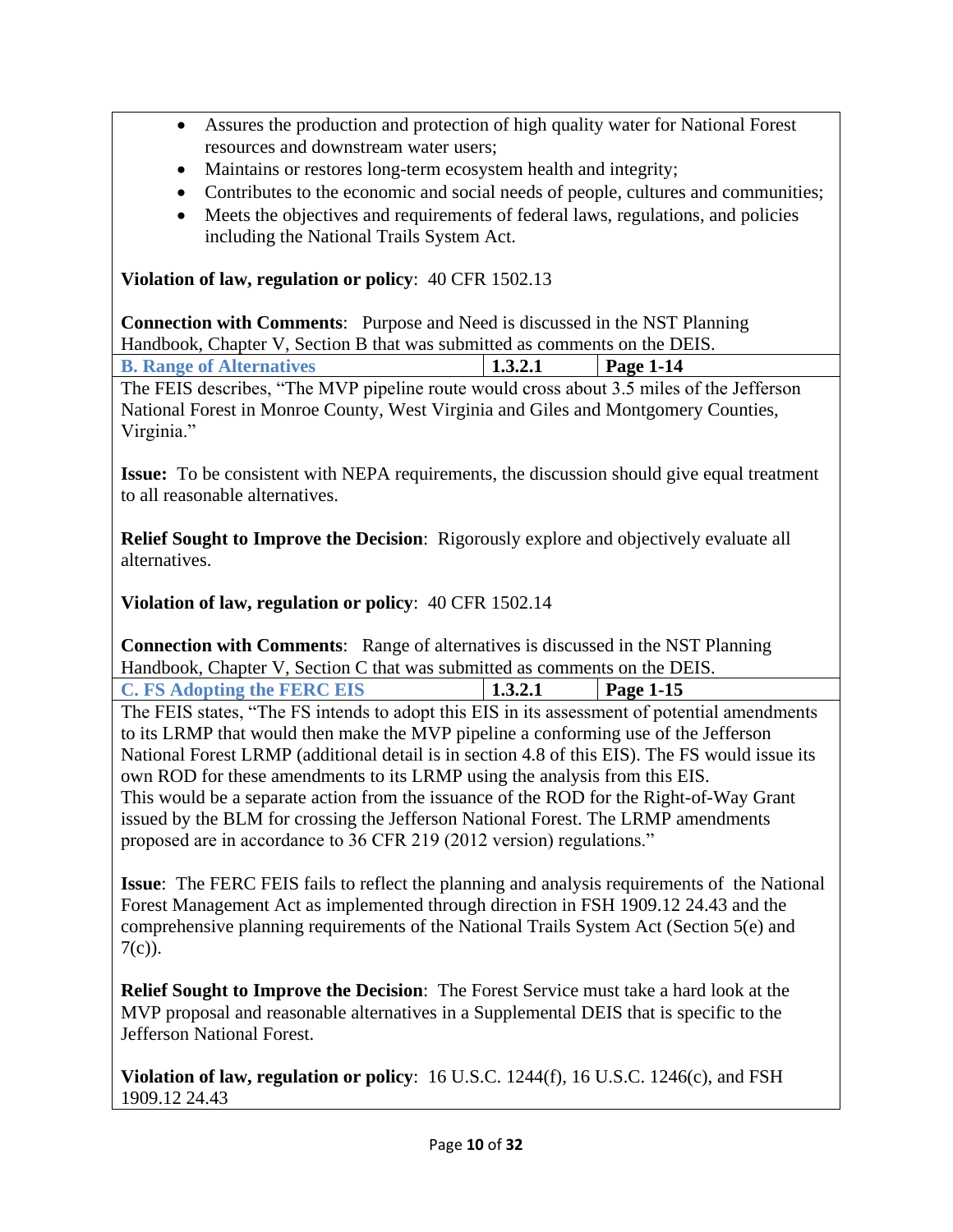<span id="page-10-0"></span>**Connection with Comments**: Forest Service planning is discussed in the NST Planning Handbook, Chapter III, Sections D and H that was submitted as comments on the DEIS. **D. Role of the National Park Service 1.3.2.1 Page 1-15 through 1-16** The FEIS states, "This federal law designates the entire 2,190-mile ANST as a National Scenic Trail; designates the National Park Service (NPS) as the lead federal agency for the administration of the entire ANST; recognizes the rights of the other federal and state public land managers whose lands are crossed by the ANST; and requires the consistent cooperative management of the unique ANST resource by the NPS; working formally with the non-profit Appalachian Trail Conservancy (ATC), with ATC affiliated local clubs, and with all the public land managing agencies that the ANST traverses – notably and specifically, the FS."

**Issues**: The description is incomplete. To clarify roles and responsibilities the description should have noted the following:

- NTSA, Section 5 assigns the administrative responsibility of the ANST to the Department of Interior as further delegated to the NPS.
- NTSA, Section 5(f) requires the development of a comprehensive plan by the responsible Secretary [Interior] in consultation with affected agencies. Comprehensive planning, selecting the rights-of-way, and defining the nature and purposes is critical to establishing and protecting a National Scenic Trail.
- NTSA, Section 7(a) describes that the National Trail administrating agency [NPS] may transfer NTSA responsibilities to another agency by agreement. The Department of Interior is responsible for selecting the rights-of-way. The NPS selected the rights-ofway on October 9, 1971. The official ANST travel path is located within this rights-ofway where the MVP is proposed to cross.
- NTSA, Section 7(c) describes that, "other uses along the trail, which will not substantially interfere with the nature and purposes of the trail, may be permitted by the Secretary charged with the administration of the trail." The plain language of the Act indicates that the NPS, as delegated from the Secretary of Interior, may allow [permit] the MVP to be constructed and maintained if the development does not substantially interfere with the nature and purposes of the ANST.

The Department of Interior Filing on December 22, 2016, states that, "The NPS is charged under the National Trails System Act (NTSA) with administration of the entire ANST and utilizes authorities applicable to both the national park system and national trails system in carrying out our administrative and management responsibilities…. In accordance with 40 CFR Part 1502.9(a), the NPS requests preparation and circulation of a supplemental draft EIS that adequately analyzes ANST impacts and alternatives. Our conclusion is that a revised or supplemental DEIS should be provided along with an appropriate comment period so that the first DEIS, all subsequently released, and yet to be created and released information can be gathered and analyzed in one document. Only then will the extent of environmental impacts be known and disclosed, and alternatives that might avoid, minimize or mitigate these impacts be fully analyzed. This is certainly the case when trying to assess impacts to the ANST."

The NPS has a degree of authority within the entire ANST rights-of-way due to the NPS responsibility to select the rights-of-way and address comprehensive planning for the ANST.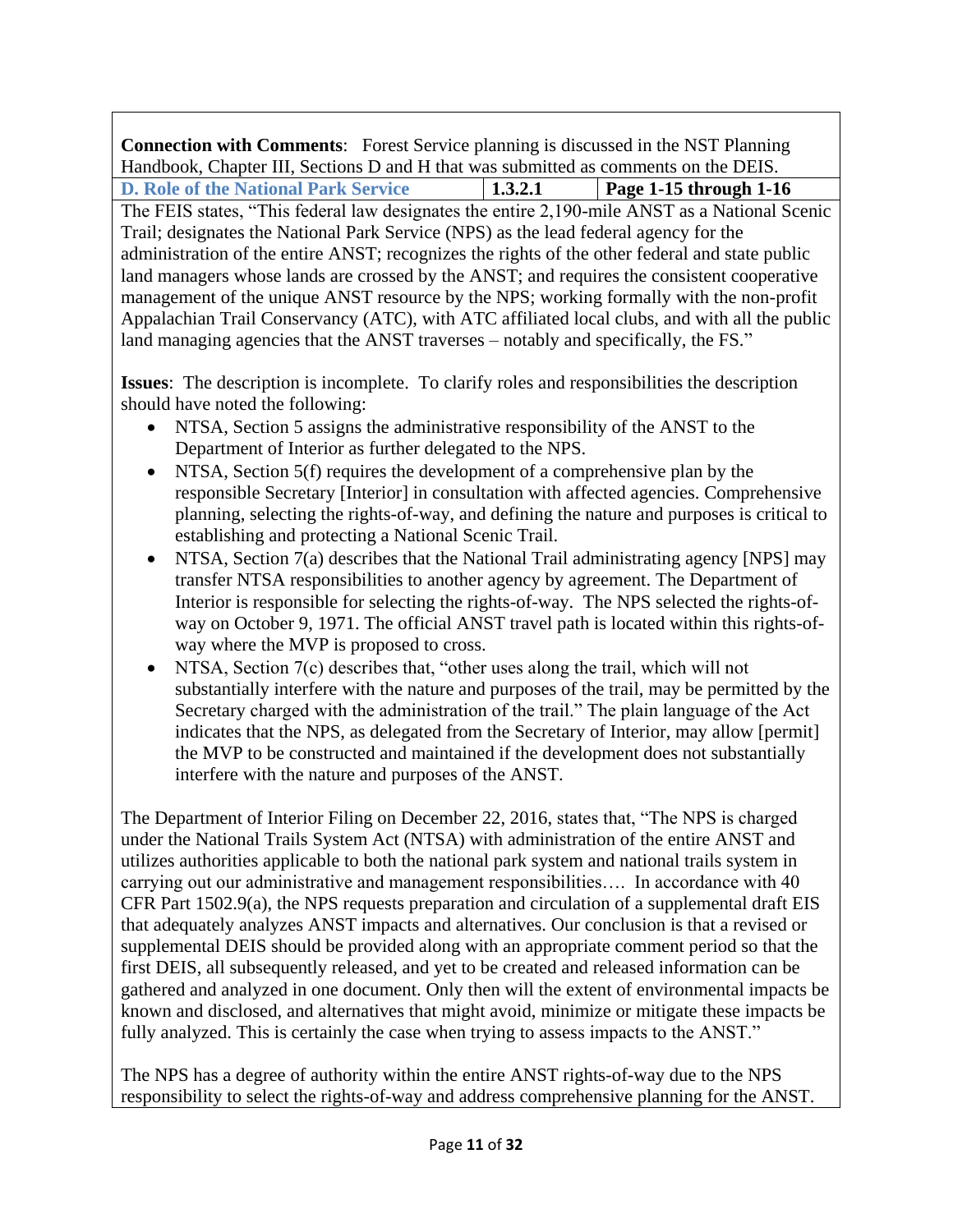The Jefferson NF lands within the rights-of-way has an overlay of management regimes: (1) the NPS has certain responsibilities associated with the NTSA and (2) the FS has responsibilities to implement the NFMA, while being constrained by other laws including the NTSA. The NPS does not have authority or jurisdiction to issue a pipeline permit, but the agency does have the responsibility to determine if the project would substantial interfere with the ANST nature and purposes.

**Relief Sought to Improve the Decision**: Do not amend the Jefferson National Forest Plan ANST direction to facilitate the MVP project without the concurrence of the National Park Service.

**Violation of law, regulation or policy**: 16 U.S.C 1246(c)

**Connection with Comments**: Comments on the DEIS stated, "The National Park Service is the responsible administering agency for the ANST and therefore must concur with the required substantial interference determination for this project (16 U.S.C. 1246(c))." The National Trails System Act is discussed in the NST Planning Handbook, Chapter IV, Section B that was submitted as comments on the DEIS.

<span id="page-11-0"></span>**E. Agency Concurrence 1.3.2.3 Page 1-20**

The FEIS states, "The BLM will consider whether to issue a Right-of-Way Grant that provides terms and conditions for construction and operation of the MVP on federal lands in accordance with 43 CFR 2880 and relevant BLM manual and handbook direction. For example, the BLM would seek to ensure that any grant protects the natural resources associated with federal lands and adjacent lands and prevents unnecessary or undue degradation to public lands. In making a decision whether to issue a Right-of-way Grant for the MVP, the BLM would consider several factors including this EIS, conformance with the FS LRMP, and impacts on resources and programs. Following adoption of this EIS and receipt of concurrence from the FS and COE, the BLM would issue a ROD that documents the decision whether to grant, grant with conditions, or deny the Temporary Use Permit and the Right-of-Way Grant to Mountain Valley."

**Issue**: To be in compliance with NTSA, Section 7(c), the National Park Service must concur with the proposed action.

**Relief Sought to Improve the Decision**: Do not amend the Jefferson National Forest Plan ANST direction to facilitate the MVP project without the concurrence of the National Park Service.

**Violation of law, regulation or policy**: 16 U.S.C 1246(c)

**Connection with Comments**: Comments on the DEIS stated, "The National Park Service is the responsible administering agency for the ANST and therefore must concur with the required substantial interference determination for this project (16 U.S.C. 1246(c))." The National Trails System Act is discussed in the NST Planning Handbook, Chapter IV, Section B that was submitted as comments on the DEIS.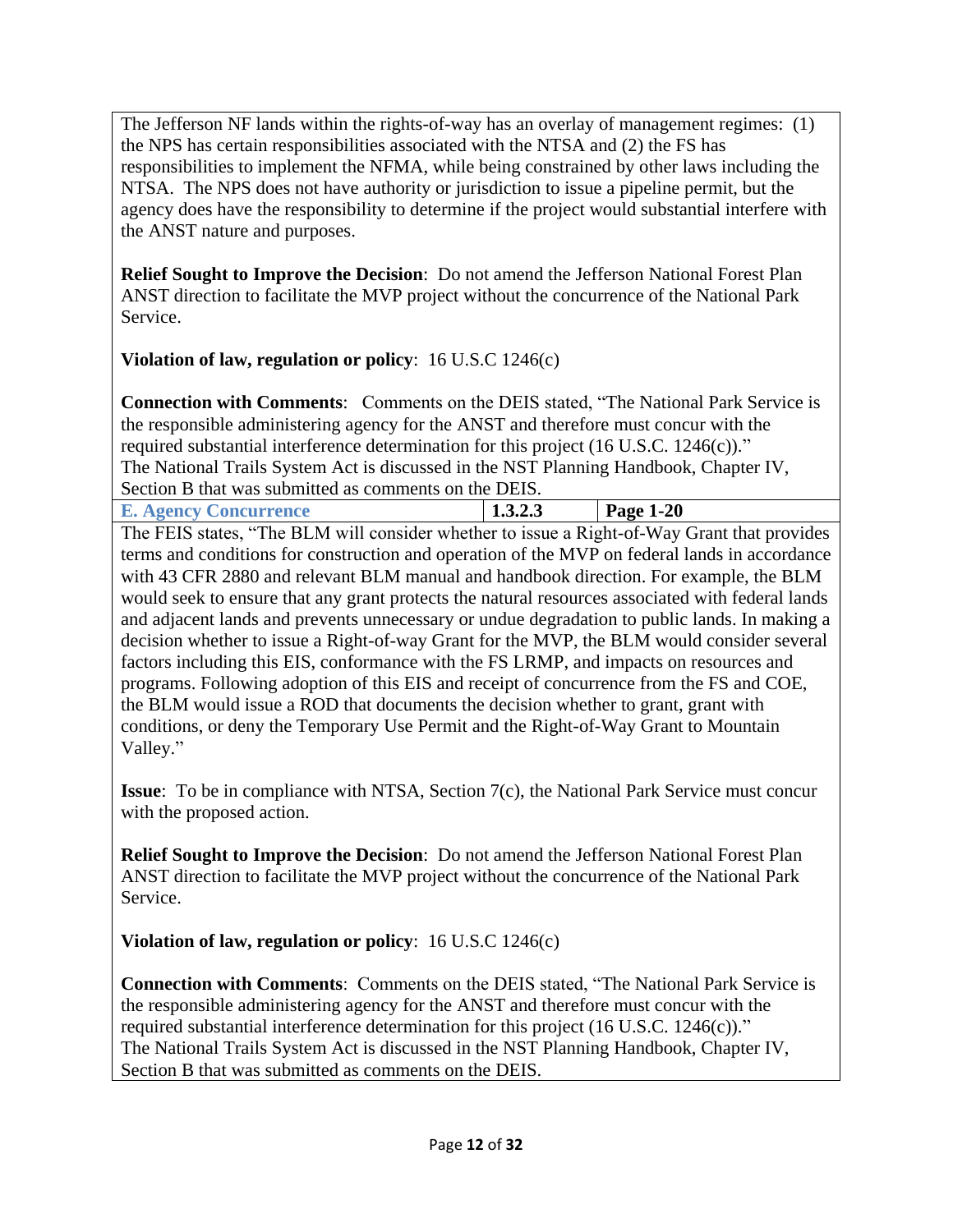<span id="page-12-0"></span>

| <b>F. Columbia Gas of Virginia Pipelines</b> | $\vert 3.5.1.5 \vert$ | $\vert$ Page 3-51 |
|----------------------------------------------|-----------------------|-------------------|
| <b>Peters Mountain Variation</b>             |                       |                   |

The FEIS states, "The proposed route would cross more FS-designated inventoried roadless and semi-primitive areas, and affect more acres of interior forest than the alternative. [For] these reasons, we conclude that the CGV Peters Mountain Variation alternative does not offer a significant environmental advantage when compared to the corresponding proposed route."

**Issue**: The effects determination is based on only very general evaluations. The roadless and semi-primitive areas criteria screens are valid. However, missing are criteria to address (1) visual quality from important observation points, travelways, and throughout the ANST MA, and (2) effects on the overall nature and purposes of the ANST.

**Relief Sought to Improve the Decision**: The Forest Service needs to take a hard look at the MVP proposal and all reasonable alternatives in a Supplemental DEIS that is specific to the Jefferson National Forest.

**Violation of law, regulation or policy**: 16 U.S.C. 1246(c), 40 CFR 1502.14, and 40 CFR 1502.16

**Connection with Comments**: The NEPA considerations are discussed in the NST Planning Handbook, Chapter V, Sections C and D that was submitted as comments on the DEIS.

<span id="page-12-1"></span>

| <b>G. Alternative Crossing Methods for the</b> | 3.5.1.6 | <b>Page 3-51</b> |
|------------------------------------------------|---------|------------------|
| <b>Appalachian National Scenic Trail</b>       |         |                  |

**Issue**: The assessment only dealt with the MVP preferred alternative without equal treatment of other alternatives and route variations. This limited assessment approach is inconsistent with NEPA requirements.

**Relief Sought to Improve the Decision:** The Forest Service needs to take a hard look at the MVP proposal and all reasonable alternatives in a Supplemental DEIS that is specific to the Jefferson National Forest.

**Violation of law, regulation or policy**: 40 CFR 1502.14

**Connection with Comments**: NEPA considerations are discussed in the NST Planning Handbook, Chapter V, Sections C and D that was submitted as comments on the DEIS.

<span id="page-12-2"></span>

| <b>H.</b> Alternative Crossing Locations for the | 3.5.1.6 | <b>Page 3-52</b> |
|--------------------------------------------------|---------|------------------|
| <b>Appalachian National Scenic Trail</b>         |         |                  |

The FEIS states, "The MVP pipeline would cross the ANST at the crest of Peters Mountain at an area that is predominantly forested. Mountain Valley intends to cross under the ANST using a 600-foot-long horizontal bore. This would allow for a 300-foot-wide forested buffer on each side of the trail. The bore pits would be moved downslope from the trail (a vertical drop of 70 to 90 feet on each side). This buffer of undisturbed forest on either side of the trail would prevent direct impacts on the surface of the trail itself and would substantially reduce visual impacts on users of the ANST. This construction technique would result in noise that may be audible to hikers but these impacts would vary based on the presence of hikers at the time of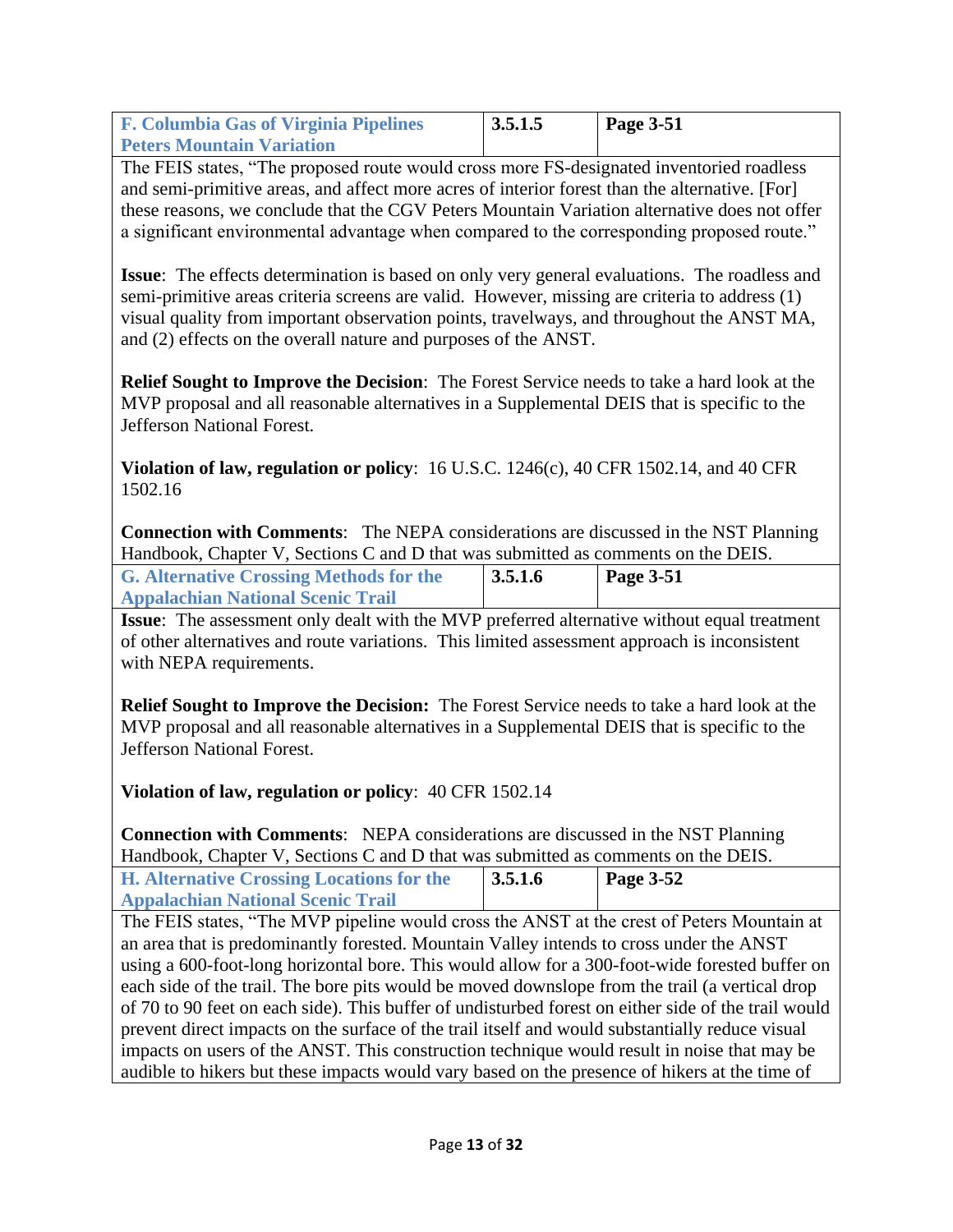construction. The crossing and potential visual impacts on the ANST are discussed in more detail in section 4.8."

**Issue**: The assessment is limited to the ANST tread or path and fails to assess the impacts to the ANST Management Area and the National Trail corridor rights-of-way (16 U.S.C. 1246(a)(2)). The partial assessment does not address important resources, values, and qualities of the ANST. The curtailed assessment does not address the degradation of the Forest Plan established Semi-Primitive setting of the ANST Management Area. The MVP proposal if implemented would result in a substantial interference to the nature and purposes of the ANST.

**Relief Sought to Improve the Decision**: The Forest Service needs to take a hard look at the MVP proposal and all reasonable alternatives in a Supplemental DEIS that is specific to the Jefferson National Forest.

**Violation of law, regulation or policy**: Policy directs that, "The Interdisciplinary Team shall identify Congressionally designated national scenic and historic trails and plan components must provide for the management of rights-of-ways (16 U.S.C 1246(a)(2)) consistent with applicable laws, regulations, and Executive Orders… The Responsible Official shall include plan components that provide for the nature and purposes of national scenic and historic trails in the plan area…" (FSH 1909.12 - 24.3).

**Connection with Comments**: Planning requirements are discussed in the NST Planning Handbook, Chapter III, Sections D, E, G, and H, that was submitted as comments on the DEIS.

<span id="page-13-0"></span>

| <b>I. State Route (SR) 635-ANST Variation</b> | $\vert 3.5.1.6 \vert$ | <b>Page 3-52</b> |
|-----------------------------------------------|-----------------------|------------------|
|-----------------------------------------------|-----------------------|------------------|

The FEIS states, "The variation would also collocate the ANST crossing with an existing corridor." Could the MVP route have minor adjustments to decrease effects on the ANST resources, values, and qualities?

**Issue**: The assessment only dealt with the MVP preferred alternative without equal treatment of other alternatives and route variations. This limited assessment approach is inconsistent with NEPA requirements.

**Relief Sought to Improve the Decision**: The Forest Service or FERC should take a hard look at this alternative in a Supplemental DEIS to address issues with amending the Forest Plan.

**Violation of law, regulation or policy**: 40 CFR 1502.14

**Connection with Comments**: NEPA considerations are discussed in the NST Planning Handbook, Chapter V, Sections C and D that was submitted as comments on the DEIS.

<span id="page-13-1"></span>

| J. American Electric Power (AEP) - ANST                                                       | $\vert 3.5.1.6 \vert$ | Page 3-55 |
|-----------------------------------------------------------------------------------------------|-----------------------|-----------|
| <b>Variation</b>                                                                              |                       |           |
| The FEIS states, "The AEP-ANST Variation offers a crossing of the ANST collocated with an     |                       |           |
| existing utility right-of-way, and overall the variation would be collocated with an existing |                       |           |
| corridor for 1.8 miles. The AEP-ANST Variation would affect less FS-designated roadless       |                       |           |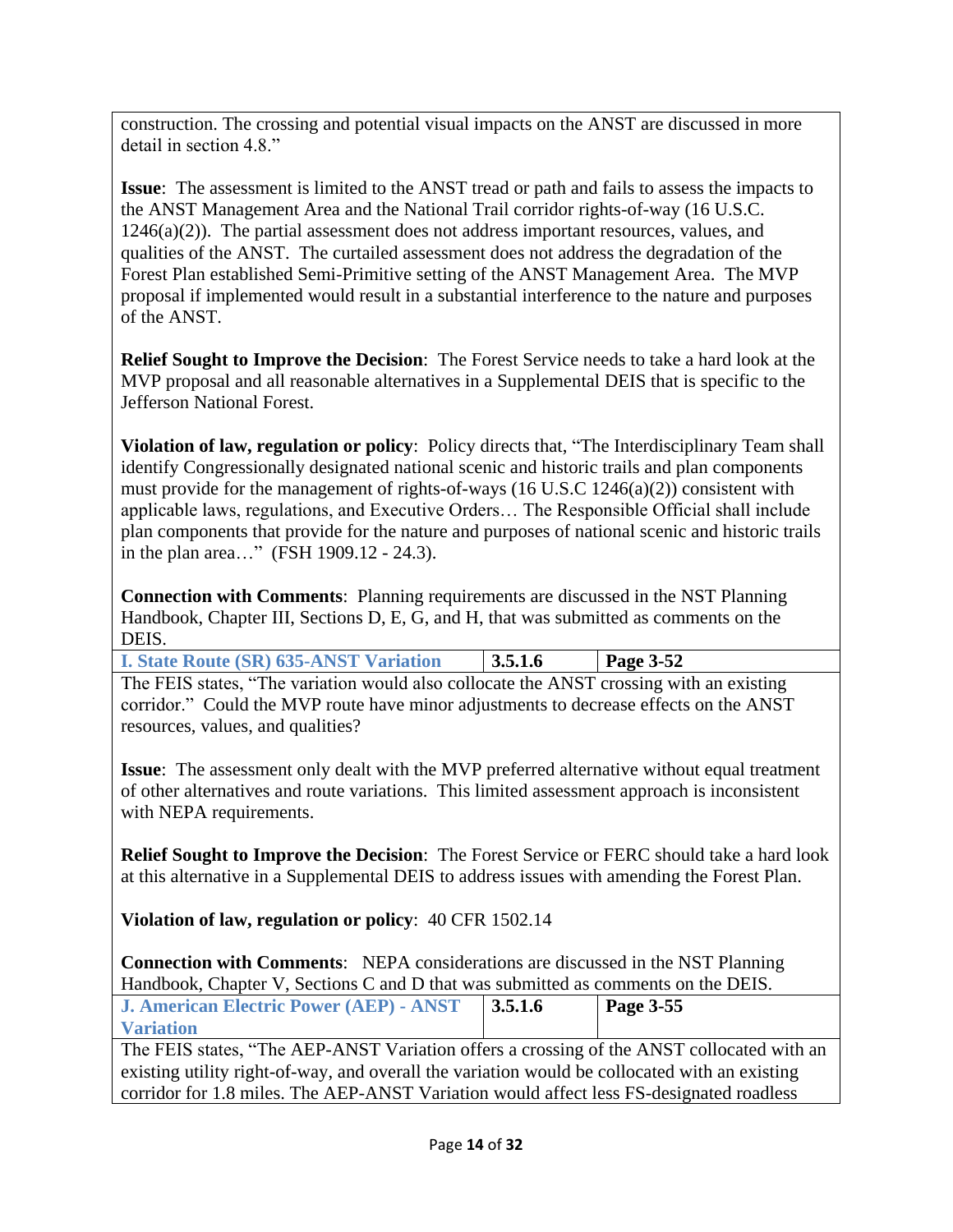areas and semi-primitive areas, 2 less residences, 65 acres less of interior forest, and about 0.5 mile less of karst terrain. However, the proposed route would be 3.2 miles shorter than the corresponding segment of the proposed route, disturbing about 49 less acres during construction, would cross 1 less mile of the Jefferson National Forest, cross 10 less parcels, 0.7-mile less forest, 16 less perennial waterbodies, and less shallow bedrock, side slopes, and less areas with landslide potential. For these reasons, we conclude that the AEP-ANST Variation alternative does not offer a significant environmental advantage when compared to the corresponding proposed route."

**Issue**: The summary effects statement fails to mention that this route **may not** substantially interfere with the nature and purposes of the ANST. If true, this route would have a significant environmental advantage over the proposed route. Advantages of this alternative variation may be that the Forest Plan would not need to be amended for the ANST prescription area, the route would not cross an USFS Inventoried Roadless area, the route would avoid impacts to the Peters Mountain Wilderness, the route would impact the Forest at a point of existing impact, and may not require other amendments to the FLRMP. This alternative should receive significant independent consideration by the Forest Service.

**Relief Sought to Improve the Decision**: The Forest Service should take a "hard look" at this alternative in a Supplemental DEIS that addresses issues with amending the Forest Plan.

**Violation of law, regulation or policy**: 16 U.S.C. 1246(c), 40 CFR 1502.14, and 40 CFR 1502.16

**Connection with Comments**: The National Trails System Act is discussed in the NST Planning Handbook, Chapter V, Sections C and D that was submitted as comments on the DEIS. NEPA considerations are discussed in the NST Planning Handbook, Chapter V, Sections C and D that was submitted as comments on the DEIS.

<span id="page-14-0"></span>

| <b>K. ANST Affected Environment</b> | 14.8.1.6 | $\vert$ Page 4-278 |
|-------------------------------------|----------|--------------------|

The FEIS states, "More than 325 miles of the ANST is located within the GW-Jeff in central and southwest Virginia. The GW-Jeff manages the ANST, both the footpath itself and the adjacent lands mapped as the foreground visual area using the Scenery Management System, to protect the ANST experience; to preserve and strengthen the role of volunteers and volunteer organizations; to provide opportunities for high quality recreational experiences; and to provide for the conservation and enjoyment of the nationally significant scenic, historic, natural, and cultural qualities of the land through which the ANST passes."

**Issue**: The existing Forest Plan direction that emphasizes managing primarily the ANST footpath and the foreground visual area is inadequate to protect the ANST resources, qualities, values, and associated settings. This is especially true if vegetation screening is to be used to provide for only the perception of naturalness along the travel path.

Vegetative screening is inappropriate for many areas of potential significant visual impact given that the USFS actively manages these as scenic open areas: "Management activities needed to preserve or create vistas and desirable open areas are a high priority." Forest Plan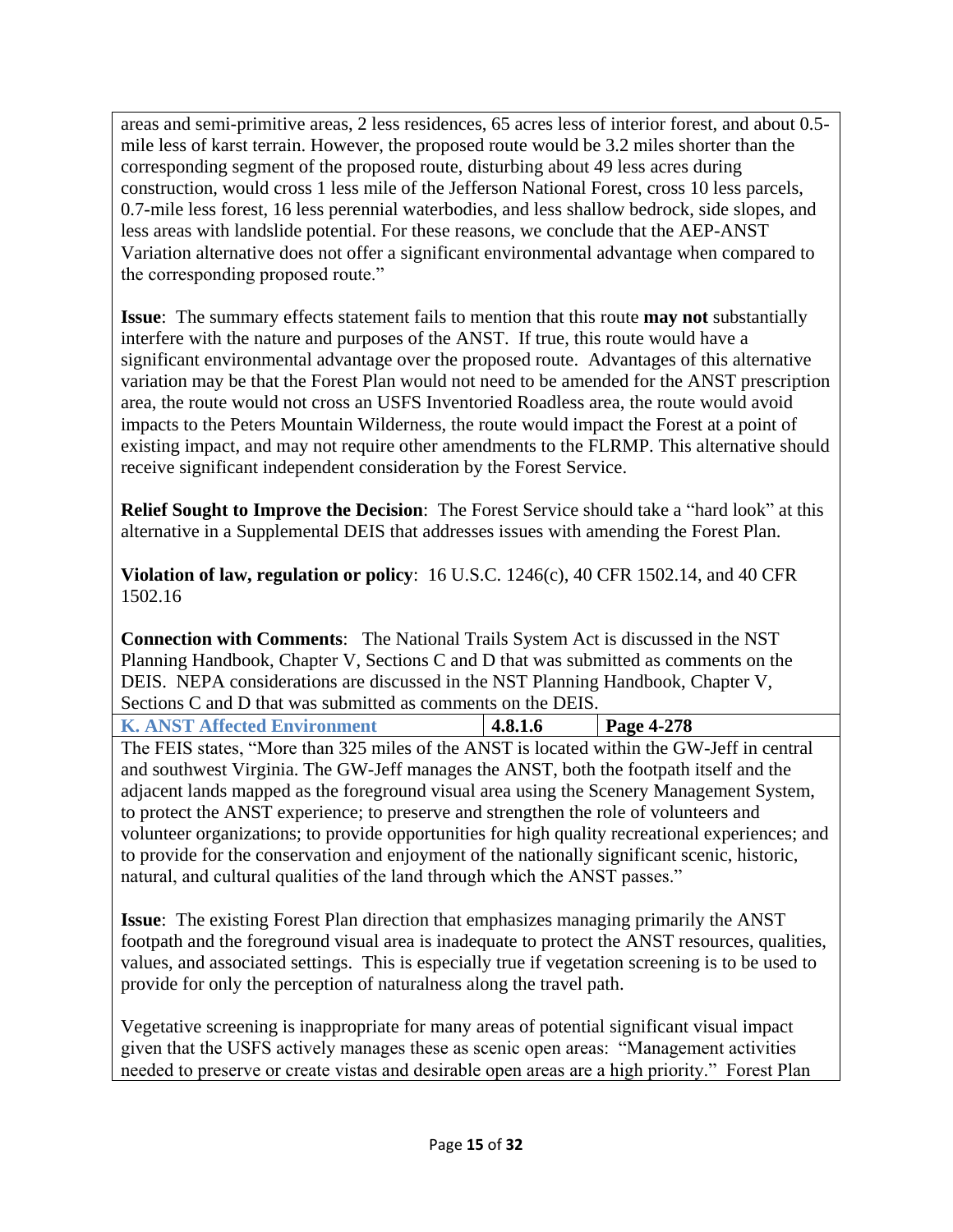standards describe, "Maintain open areas, old field habitats, and vistas that enhance the scenic qualities of the Appalachian Trail" and "Restore, enhance, or mimic historic fire regimes."

Recreation Opportunity Spectrum: A SPNM ROS Class – "Natural setting may have subtle modifications that would be noticed but not draw the attention of an observer wandering through the area." The Forest Plan established a Semi-Primitive Non-Motorized desired condition for the Appalachian National Scenic Trail Management Area: "Management of the Appalachian Trail setting will either be consistent with or complement the semi-primitive nonmotorized Recreation Opportunity Spectrum class." MVP pipeline impacts are inconsistent with this established SPNM ROS direction.

In landscapes where vegetation health issues exist, it may be best to assume that vegetation is ephemeral and may disappear due to factors such as insects, disease and fire. In those areas visual analysis should not consider current vegetation in establishing distance zones or the trail corridor. Another consideration is that the, "middleground is usually the predominant distance zone at which national forest landscapes are seen, except for regions of flat lands or tall, dense vegetation. At this distance, people can distinguish individual tree-forms, large boulders, flower fields, small openings in the forest, and small rock outcrops. Tree-forms typically stand out vividly in silhouetted situations. Form, texture, and color remain dominant, and pattern is important. Texture is often made up of repetitive tree-forms. In steeper topography, a middleground landscape perspective is similar to an aerial one. Because the viewer is able to see human activities from this perspective in context with the overall landscape, a middleground landscape having steep topography is often the most critical of all distance zones for scenery management" (Landscape Aesthetics Handbook, page 4-12).

**Relief Sought to Improve the Decision**: The above considerations would dictate that a viewshed analysis (and disclosures) utilize the existing Bare Earth Viewshed simulations and not rely on vegetation screening to assess and disclose the potential effects of the MVP on the ANST corridor. An ANST Forest Plan amendment is needed to establish plan components that protect the nature and purposes of the ANST (FSH 1909.12 24.43).

**Violation of law, regulation or policy**: 36 CFR 219.3, 40 CFR 1502.15, and 40 CFR 1502.24

**Connection with Comments**: The National Trails System Act is discussed in the NST Planning Handbook, Chapter III, Section E and Chapter V, Section D, that was submitted as comments on the DEIS. NEPA considerations are discussed in the NST Planning Handbook, Chapter V, Sections C and D that was submitted as comments on the DEIS.

<span id="page-15-0"></span>**L. Visual Resources 4.8.1.10 4-295**

The FEIS states, "Changes in the scenery of the National Forest can have significant impacts when viewed from travelways (roads, trails, rivers, [and] railroads), observation points, residential areas, and population centers. The FS developed the Scenery Management System (SMS) for inventorying and classifying scenery, and establishing standards called Scenery Integrity Objectives (SIO). The Jefferson National Forest LRMP (Forest Plan) includes SIO that vary by management prescription (Rx) and by the inventoried Scenic Classes within those Rx areas. Meeting SIO is stated in terms of the degree to which the existing landscape character and scenic integrity remain intact, or the degree to which the proposed management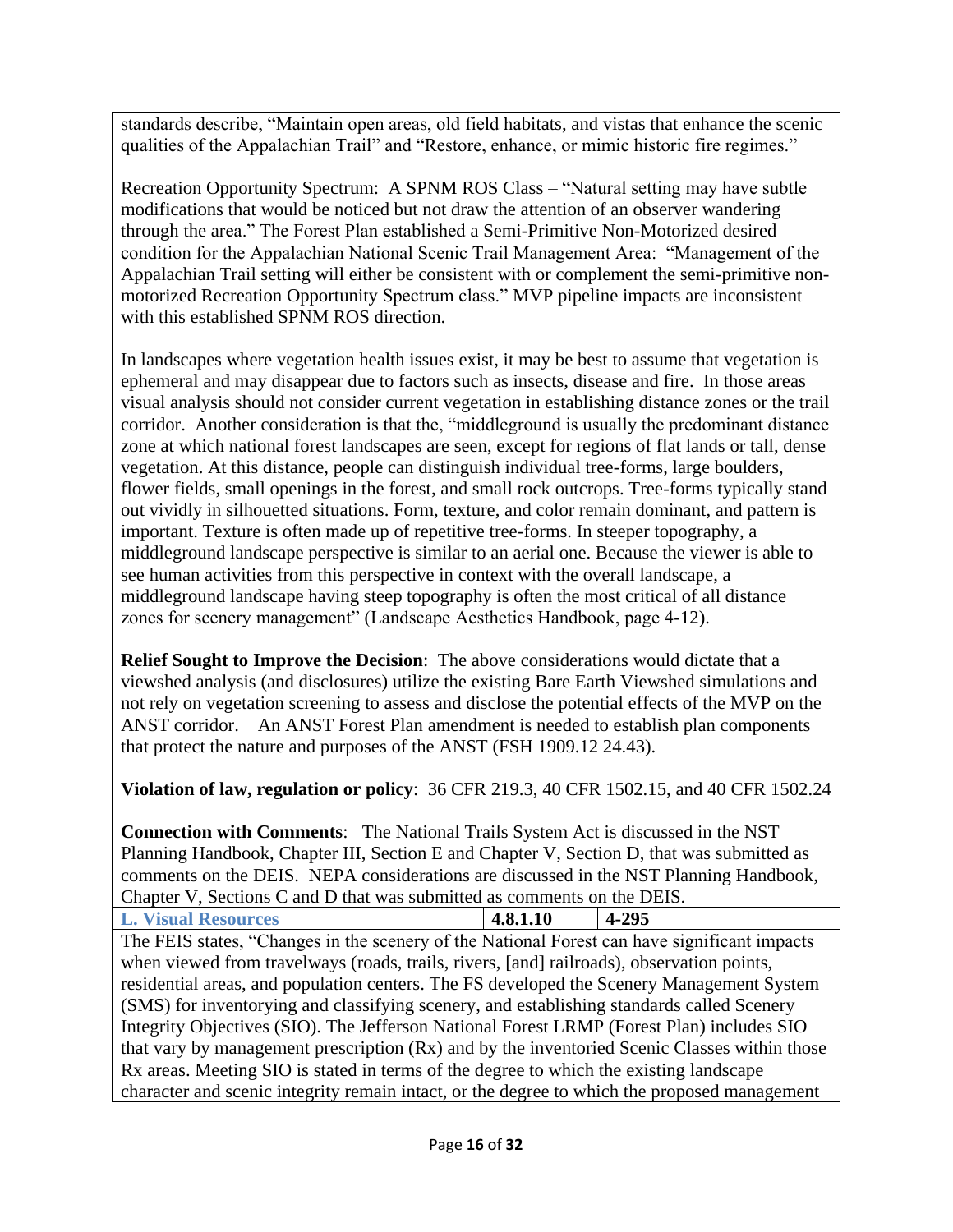activity is expected to create visible deviations in the landscape character… To achieve the High SIO, landscapes exist where the valued landscape character appears intact, natural and unaltered even though disturbances may be present. These deviations remain unnoticed to the casual observer because they have been designed to repeat attributes of form, line, color, texture, pattern, and scale found in the valued scenery."

**Issue**: The definition presented is different than that found in the Landscape Aesthetics Handbook (AG Handbook Number 701). The Scenery Management System describes that, "HIGH scenic integrity refers to landscapes where the valued landscape character "appears" intact. Deviations may be present but must repeat the form, line, color, texture, and pattern common to the landscape character so completely and at such scale that they are not evident."

For clarity and appropriate disclosure, the FEIS should have used Scenery Management System definitions for describing effects on National Forest System lands. The Scenery Manage System Handbook further describes the following:

- "Leaf-on" and "leaf-off conditions in deciduous forests will modify landscape visibility. Likewise, persistent summer fog in some coastal locations will decrease landscape visibility. As a general rule, determine landscape visibility for the most sensitive situation. (Page 4-5)
- Vegetative screening, being dynamic, is important for short-term, detailed planning. Normally, vegetative screening is inappropriate to consider in long-term, broad-scale planning, such as forest planning. (Page 4-5)
- Use topographic screen to map seen areas for long-term, broad-scale planning, such as forest planning. (Page 4-10)
- Use both topographic and vegetative screening for project planning. Use the most sensitive situation for the landscape visibility inventory, for example, any "leaf-off condition, clear air period, or season of high color contrast. (Page 4-10)
- Selection of a desired landscape character for an alternative must take into consideration ecosystem dynamics and trends. Due to the wide variety of ecosystems and possible alternative themes, there are many possibilities for changing landscape character. These possibilities should be directed towards a more complete, attractive, and sustainable expression of landscape character. (Page 5-5)

**Relief Sought to Improve the Decision**: The above considerations would dictate that a viewshed analysis (and disclosures) utilize the existing Bare Earth Viewshed simulations and not rely on vegetation screening to assess and disclose the potential effects of the MVP on the ANST corridor. An ANST Forest Plan amendment is needed to establish plan components that further protect the nature and purposes of the ANST (FSH 1909.12 24.43).

#### **Violation of law, regulation or policy**: 36 CFR 219.3, 40 CFR 1502.15,N and 40 CFR 1502.24

**Connection with Comments**: Visual resources is discussed in the NST Planning Handbook, Chapter III, Section E and Chapter V, Section D, that was submitted as comments on the DEIS.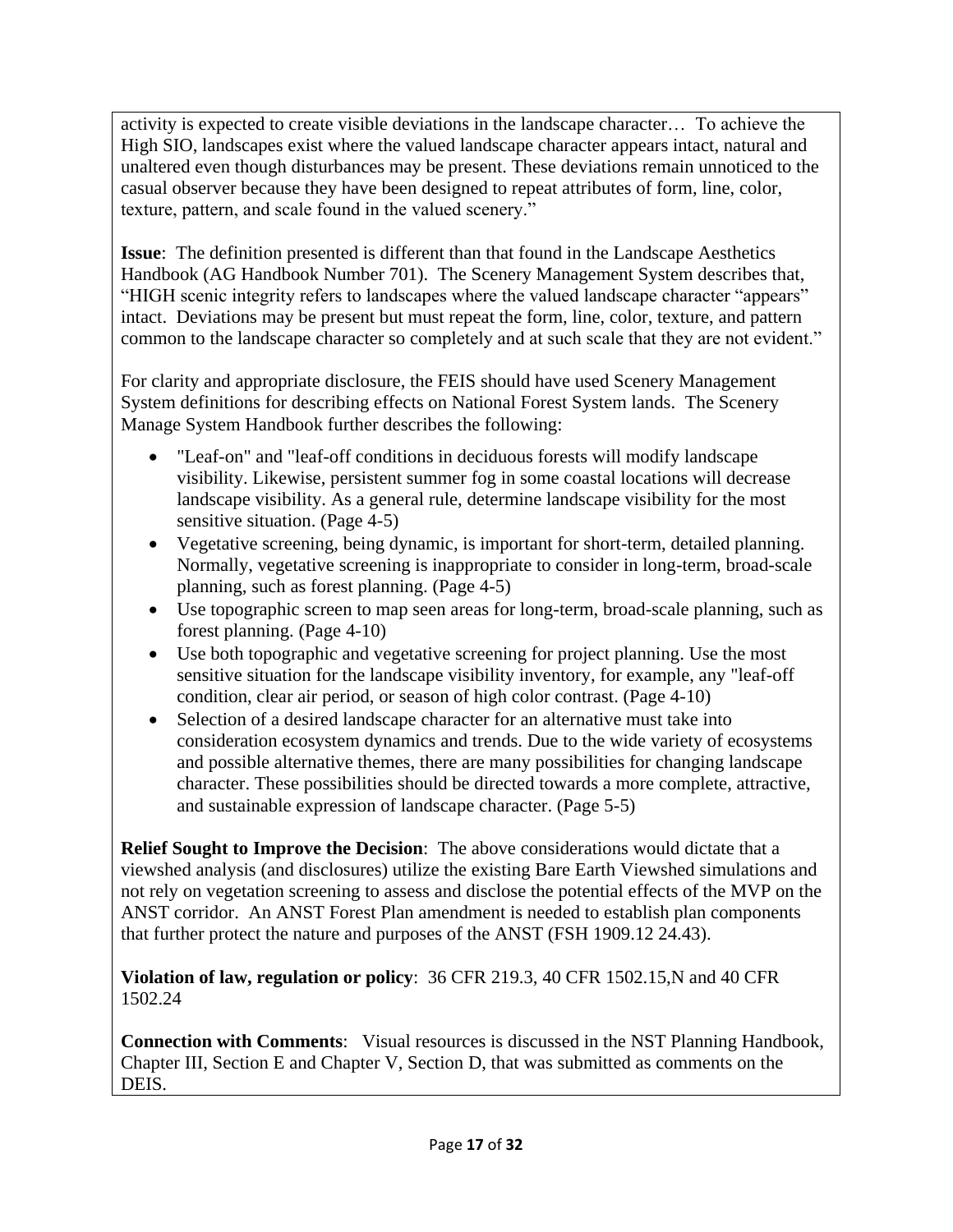<span id="page-17-0"></span>

| <b>M. Jefferson National Forest Plan</b> | 4.8.1.11 | Page 4-300 |
|------------------------------------------|----------|------------|

The FEIS states, "Rx 4A-Appalachian National Scenic Trail Corridor lands are managed to protect the experience of users of the ANST and includes the footpath of the trail and the foreground area (up to 0.5 mile) visible from the trail in all directions. Roads, utility transmission corridors, communication facilities, or signs of mineral development activity exist or may be seen within the Rx area, although the goal is to avoid these types of facilities and land uses to the greatest extent possible and blend facilities which cannot be avoided into the landscape so that they remain visually subordinate. Activities within Rx 4A should be consistent with the semi-primitive non-motorized Recreation Opportunity Spectrum class."

**Issue**: The desired future condition for this Management Area is to provide for a semiprimitive non-motorized ROS setting. The Jefferson National Forest Desired Future Condition lacks conforming plan components to address remoteness and evidence of developments. However, existing direction may contribute to providing for the desired future condition, "Standard 4A-028: Locate new public utilities and rights-of-way in areas of this management prescription area where major impacts already exist. Limit linear utilities and rights-of-way to a single crossing of the prescription area, per project" (Jefferson NF LRMP, p. 3-23). To be consistent with NFMA planning regulations and policy, this standard must be maintained and additional plan components be adopted through a Forest Plan amendment that provides for the nature and purposes of the ANST.

**Relief Sought to Improve the Decision**: Any Forest Plan amendment must be developed consistent with the National Trail guidance in FSH 1909.12 24.43.

#### **Violation of law, regulation or policy**: FSH 1909.12 24.43

**Connection with Comments**: Planning that is related to the National Trails System Act is discussed in the NST Planning Handbook, Chapter III, Section E, G, and H that was submitted as comments on the DEIS.

<span id="page-17-1"></span>

| N. Land Use Impacts on the Jefferson | 4.8.2.6 | 4-326 |
|--------------------------------------|---------|-------|
| <b>National Forest</b>               |         |       |

The FEIS states, "The Forest Plan amendment proposed by the FS is needed because the MVP project cannot meet several Forest Plan standards that are intended to protect soil, water, riparian, visual, old growth and recreational resources. Standards are mandatory constraints on project and activity decision-making, established to help achieve or maintain desired conditions, to avoid or mitigate undesirable effects, or to meet applicable legal requirements  $(36 \text{ CFR } 219.7\text{(e)}(1)\text{(iii)})$ . The wording of some standards contains flexibility to allow for sitespecific adaptation to meet the intent of the standard. However, the standards identified as needing to be amended do not have such flexibility."

**Issue**: Any proposed Forest Plan amendments must be adopted only after being considered in a NEPA document with a defined purpose and need that promotes integrated resource management that is consistent with the Multiple Use and Sustained Yield Act and designated area legislation including the National Trails System Act. In addition, the MVP analyzes must include an assessment of site-specific impacts since an amendment may lead to the BLM approving the pipeline rights-of-way and the Forest Service issuing a special use permit. The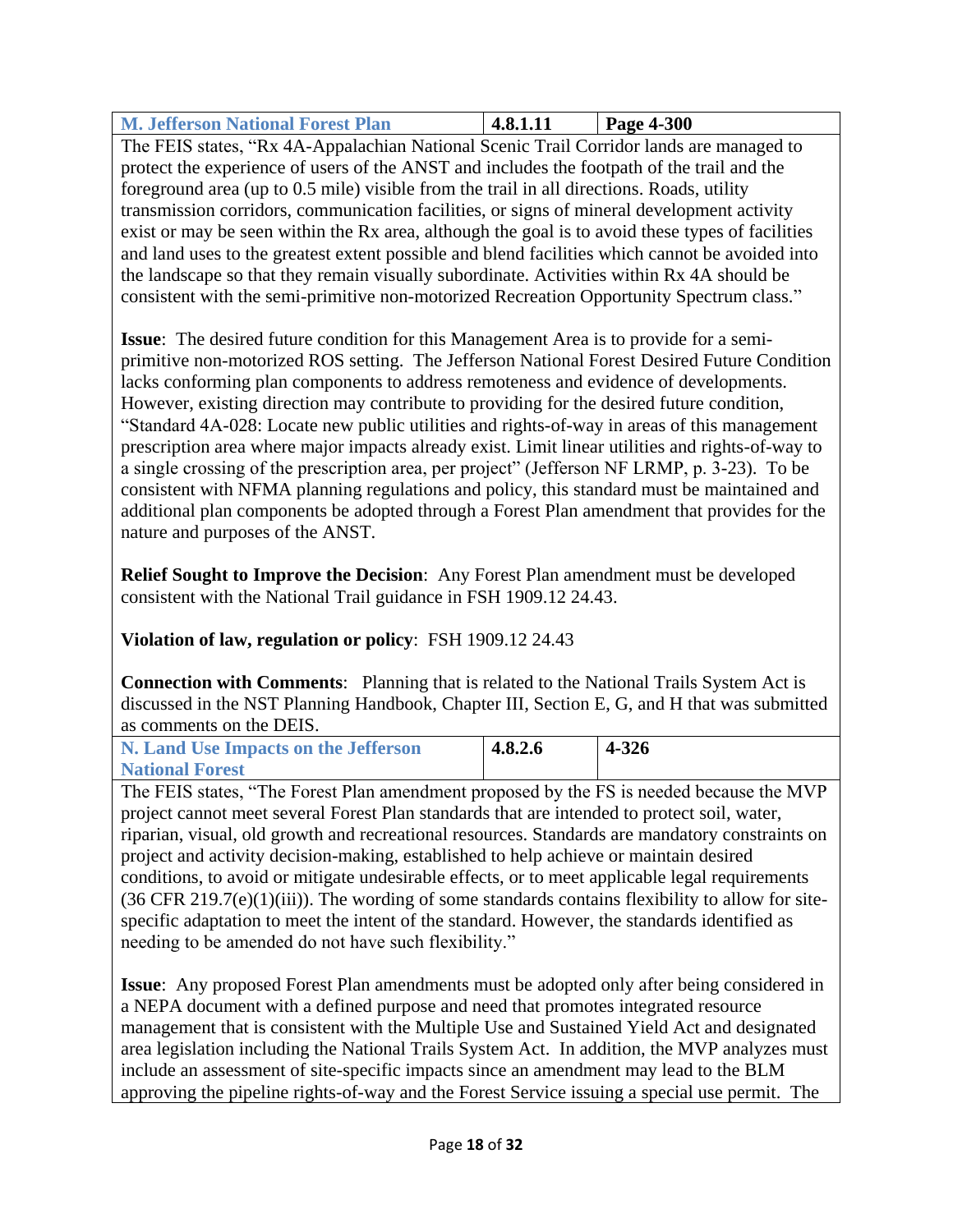MVP proposal with the identified Forest Plan amendments would result in a substantial interference with the nature and purposes of the ANST.

**Relief Sought to Improve the Decision**: Amend the Forest Plan to address the requirements of FSH 1909.12 24.43 to protect the nature and purposes of the ANST.

**Violation of law, regulation or policy**: 16 U.S.C. 1246(c)

**Connection with Comments**: Planning that is related to the National Trails System Act is discussed in the NST Planning Handbook, Chapter III, Section E, G, and H that was submitted as comments on the DEIS.

<span id="page-18-0"></span>

| <b>O. Forest Plan Amendments for Scenery</b> | 4.8.3.6 | <b>Page 4-333</b> |
|----------------------------------------------|---------|-------------------|
| and ROS                                      |         |                   |

The FEIS states, "The new proposal to amend this standard would be: Standard FW-184: The Forest (SIO Maps govern all new projects including special uses), with the exception of the MVP pipeline right-of-way. MVP will meet the existing SIO within 5 years after completion of the construction phase of the project, to allow for vegetation growth. Assigned SIO are consistent with ROS management direction. Existing conditions may not currently meet the assigned SIO."

**Issue**: Allowing for degradation of Scenic Integrity for 5 years could substantially interfere with the nature and purposes of the ANST and would be inconsistent with the National Trails System Act if that was the case.

**Relief Sought to Improve the Decision**: Amend the Forest Plan to address the requirements of FSH 1909.12 24.43 to protect the nature and purposes of the ANST.

**Violation of law, regulation or policy**: 16 U.S.C. 1246(c)

**Connection with Comments**: Planning that is related to the National Trails System Act is discussed in the NST Planning Handbook, Chapter III, Section E, G, and H that was submitted as comments on the DEIS. New visual quality related information was made available on May 2, 2017.

<span id="page-18-1"></span>

| <b>P. Visual Impacts on the Jefferson National   4.8.3.6</b> | <b>Pages 4-340 through 4-341</b> |
|--------------------------------------------------------------|----------------------------------|
| <b>Forest</b>                                                |                                  |

The Forest Plan states, "A viewer at Kelly's Knob, from a distance of 3.75-4.0 miles and looking down at the corridor on Brush Mountain, would see details in the landscape, including individual tree canopies. The permanent pipeline easement crossing the top of Brush Mountain would be visible and noticeable, but once revegetated, the permanent right-of-way would not be expected to dominate the landscape character viewed from 4 miles at Kelly's Knob… The MVP would be noticeable to the casual observer, but would not dominate the landscape character viewed from the ANST on Sinking Creek Mountain. This would meet the Moderate SIO… The top of Brush Mountain may also be visible from points on the ANST on Pearis and Sugar Run Mountains at distances of 18-23 miles. At this distance, the pipeline corridor crossing the ridgetop would likely not be noticeable except perhaps when covered in snow. This would be a very small feature in an expansive view from those locations and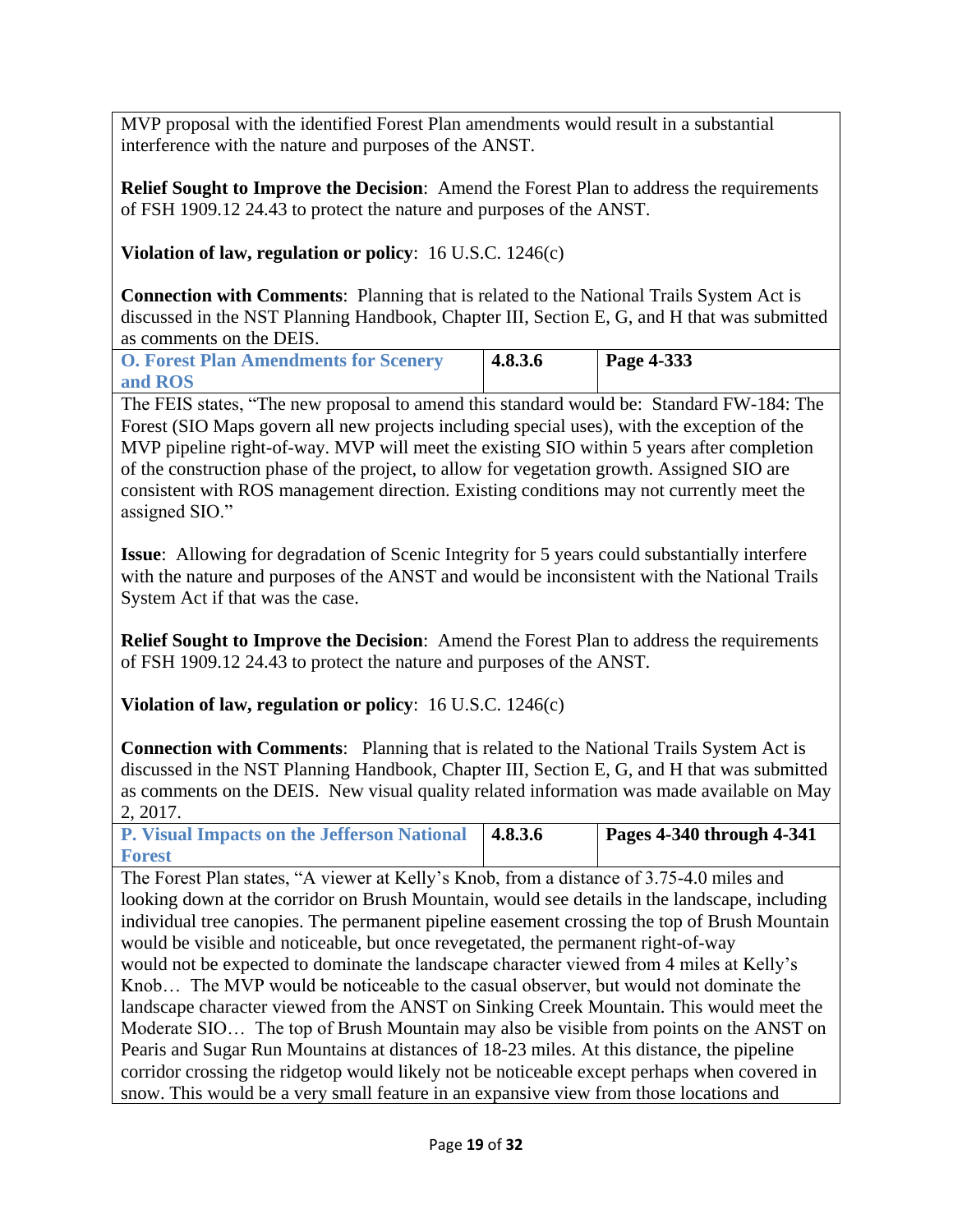therefore would not begin to dominate the landscape character. The MVP would meet the Moderate SIO if visible from those ANST locations."

**Issue**: The described impacts are inconsistent with providing for the Scenery Management System HIGH scenic integrity. In addition, the proposed location of the Peters Mountain MVP crossing would be inconsistent with the Forest Plan ANST standard that states, "All management activities will meet or exceed a Scenic Integrity Objective of High."

**Relief Sought to Improve the Decision**: Amend the Forest Plan to address the requirements of FSH 1909.12 24.43 to protect the nature and purposes of the ANST.

**Violation of law, regulation or policy**: 16 U.S.C. 1246(c).

**Connection with Comments**: Planning that is related to the National Trails System Act is discussed in the NST Planning Handbook, Chapter III, Sections E, G, and H, that was submitted as comments on the DEIS. New visual quality related information was made available on May 2, 2017.

<span id="page-19-0"></span>

| Page 4-621<br><b>Q. Cumulative Impacts</b><br>4.1J |
|----------------------------------------------------|
|----------------------------------------------------|

The FEIS states, "None of the FERC-jurisdictional projects evaluated for the cumulative impacts analysis would be located within the Jefferson National Forest; however, the ACP is proposed to cross the George Washington National Forest in Virginia... Table 4.13.2-3 provides a comparison of affected resources of both projects on FS land. It is anticipated that any adverse impacts on sensitive resources within the Jefferson National Forest or George Washington National Forest resulting from any other types of projects considered in our analysis would be regulated through project design, BMPs, and FS permitting. Therefore, we conclude that the cumulative impacts associated with the MVP and the EEP, when combined with other known or reasonably foreseeable projects in the geographic scope, would not be significant for the Jefferson National Forest."

**Issue**: Cumulative impacts of other projects along the Appalachian National Scenic Trail and on the Jefferson National Forest were not adequately addressed in the MVP FEIS, including in part the impacts of the adjacent 2014 Columbia Gas of Virginia pipeline.

**Relief Sought to Improve the Decision**: FERC or the Forest Service must adequately address the cumulative impacts of other projects on the ANST and within and adjacent to the Jefferson National Forest in a Supplemental DEIS. Address cumulative impacts as required by 40 CFR 1502.16 and 40 CFR 1508.7. Amend the Forest Plan to address the requirements of FSH 1909.12 24.43 to protect the nature and purposes of the ANST.

**Violation of law, regulation or policy**: FSH 1909.12 24.43, 40 CFR 1502.16, and 40 CFR 1508.7

**Connection with Comments**: NEPA considerations as related to the National Trails System Act is discussed in the NST Planning Handbook, Chapter V, Section D, that was submitted as comments on the DEIS.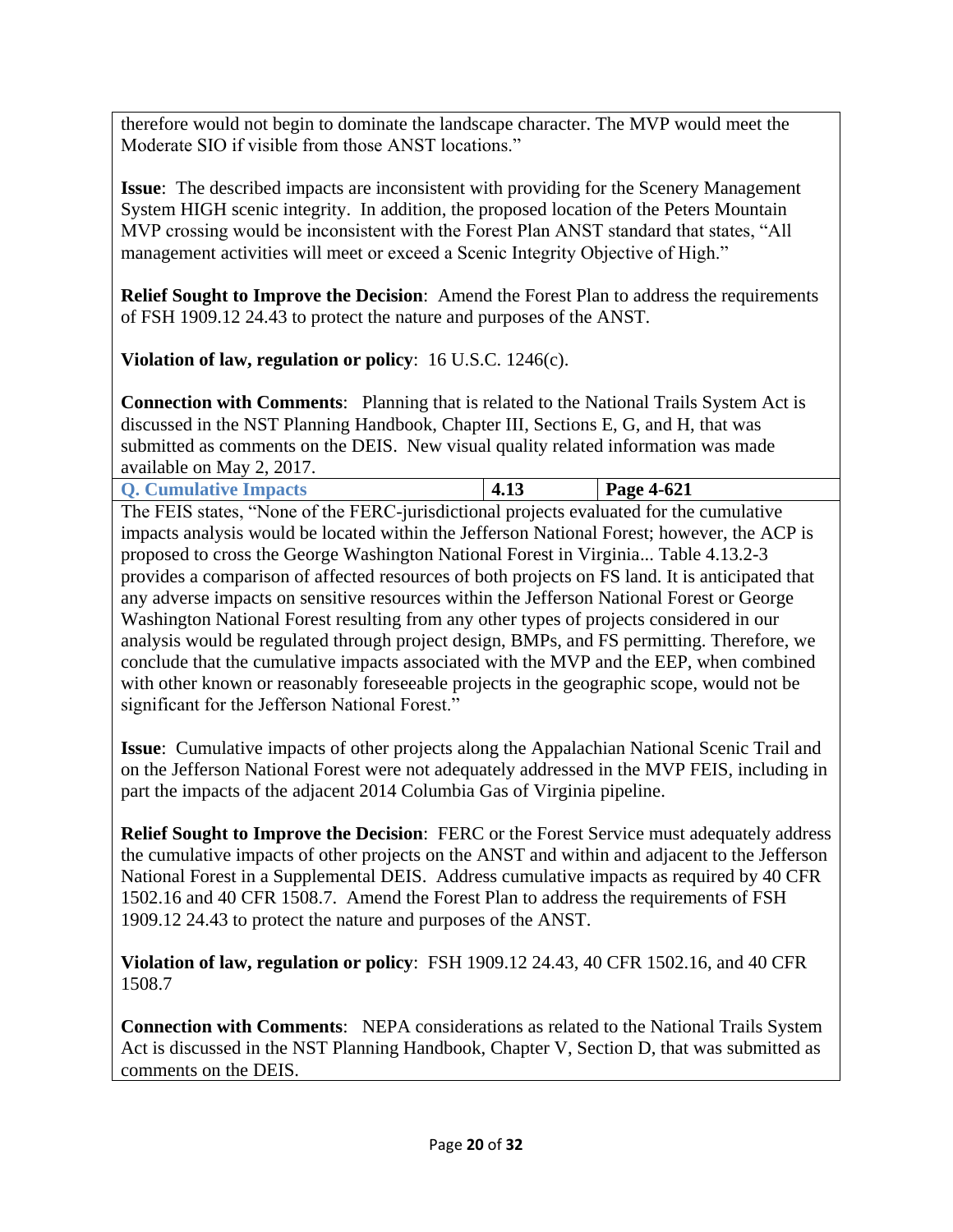### **IV. Jefferson National Forest Draft ROD Issues and Relief Sought**

<span id="page-20-0"></span>The Federal Register Notice of the availability of the Final EIS for this project states the following (82 FR 29539):

"The FS's purpose and need for the proposed action is to consider issuing a concurrence to the BLM for the Right-of-Way Grant and to evaluate an amendment to the Land and Resource Management Plan (LRMP) for the Jefferson National Forest that would make provision for the MVP pipeline's construction and operation. The FS amendment to the Jefferson National Forest LRMP is analyzed in the EIS.

The BLM may adopt and use the final EIS when considering the issuance of a Right-of-Way Grant to Mountain Valley for the portion of the MVP that would cross federal lands; with the concurrence of the FS and COE. Further, the FS may use the final EIS when it considers amending its LRMP for the proposed MVP crossing of the Jefferson National Forest. Although the cooperating agencies provided input to the conclusions and recommendations presented in the final EIS, the agencies will present their own conclusions and recommendations in their respective Records of Decision (ROD) for the projects.

The MVP may be implemented across National Forest System (NFS) land if the BLM grants the rights-of-way for the MVP pipeline to cross the Jefferson National Forest and the FS amends the Jefferson National Forest LRMP (Forest Plan). The Forest Supervisor of the George Washington and Jefferson National Forests has adopted the environmental analysis conducted by FERC (in accordance with 40 CFR 1506.3(a) and (c)) to support his decision to amend the Jefferson National Forest LRMP. He has determined that five parts of the Jefferson National Forest LRMP, where 11 standards would be modified by a Forest Plan amendment (section 4.8 of the final EIS), meet the substantive requirements of the FS planning regulations (36 CFR part 219); and can be implemented without impairing the long-term productivity of NFS lands. With the amended LRMP, the MVP would be consistent with the Forest Plan. The draft decision is based on a review of the environmental analysis disclosed in the final EIS, the project record, Mountain Valley's proposed Plan of Development, comments from the public, partners, and other agencies, and a consideration of the 36 CFR part 219 requirements for amending a Forest Plan."

The following are statements of the issues and/or the parts of the project to which the objection applies and concise statements explaining the objection and suggesting how the proposed plan decision may be improved.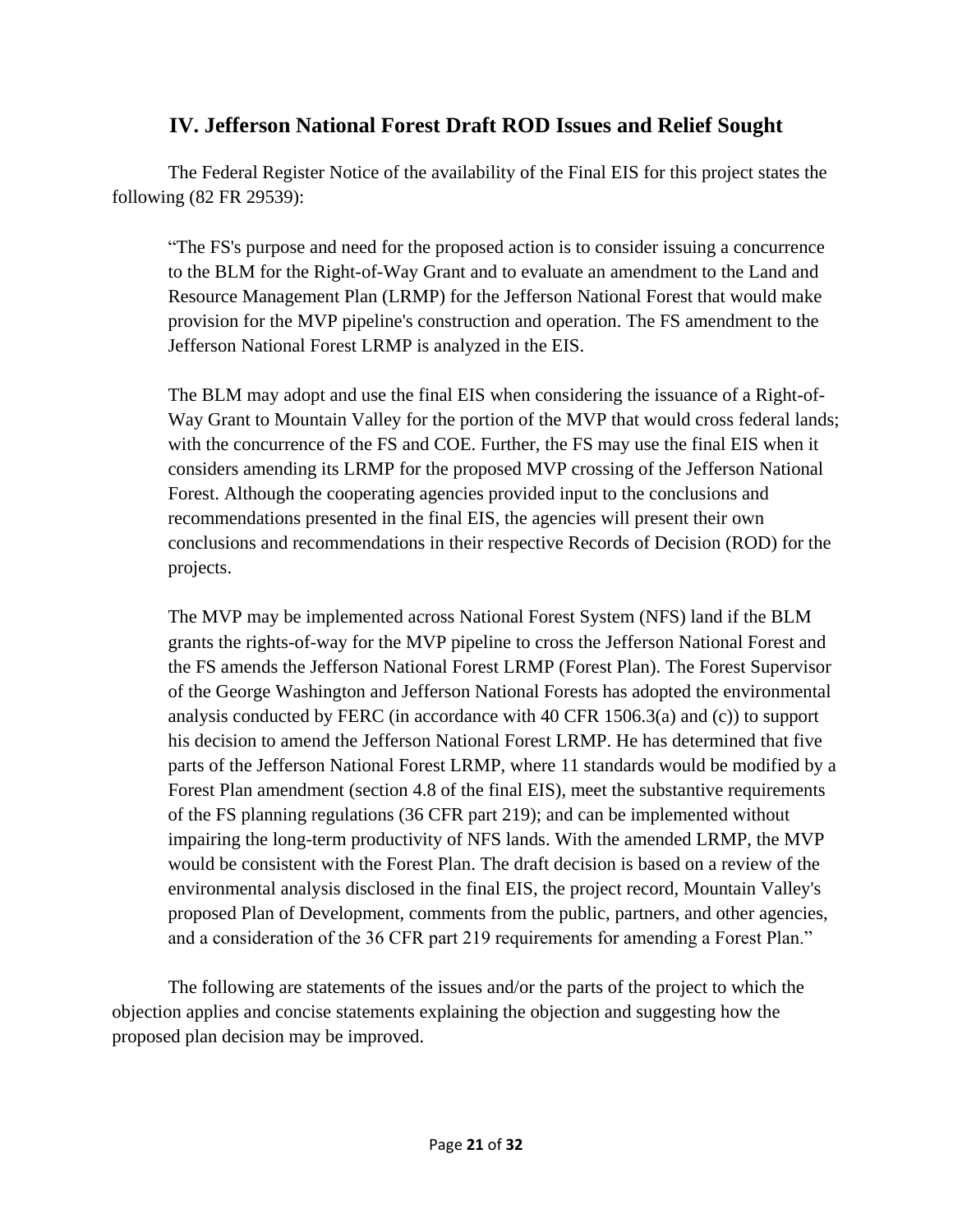#### **Statement of Issues and Relief Sought to Improve the Decision**

<span id="page-21-0"></span>**A. Adoption of FERC FEIS Page 3**

The Draft ROD states, "This draft record of decision (ROD) documents my decision and rationale which is based on the Final Environmental Impact Statement (FEIS) prepared by the Federal Energy Regulatory Commission (FERC) for the Mountain Valley Project and Equitrans Expansion Project. I have adopted the environmental analysis conducted by FERC (in accordance with 40 CFR 1506 (a) and (c)) to support my decision. My decision is based on the preferred alternative as displayed in the FEIS (FEIS, Section 2). The decision documents my approval (with rationale) of a five part, project-specific Forest Plan amendment to the Jefferson National Forest's Revised Land and Resource Management Plan (USDA Forest Service 2004), hereafter referred to as the "LRMP", "Forest Plan," or "Plan". See the "Changes from DEIS to FEIS" section of this ROD for details on the modifications made to the proposed Forest Plan amendment since the DEIS was made available for comment."

**Issue**: As described throughout this objection, the FEIS does not meet the standard for an "adequate statement" under CEQ regulations.

**Relief Sought to Improve the Decision**: The Forest Service must take a hard look at the MVP proposal and all reasonable alternatives in a Supplemental DEIS that is specific to the Jefferson National Forest.

**Violation of law, regulation or policy**: 40 CFR 1506 (a) and (c))

**Connection with Comments or New Information**: NEPA as related to the National Trails System Act is discussed in the NST Planning Handbook, Chapter V, that was submitted as comments on the DEIS. NEPA deficiencies are addressed in agency filings that occurred after the DEIS comment period and issuance of the FEIS.

<span id="page-21-1"></span>**B. Purpose and Need and Proposed Action Page 4 - 5**

The Draft ROD states, "The proposed action by the Forest Service is to amend 11 standards in the Forest Plan. It is needed because we must meet our statutory obligations as a cooperating agency in processing applications for natural gas pipelines involving Federal land under provisions Section 28 of the Mineral Leasing Act of 1920 (30 U.S.C. § 181) and Section 313 of the Energy Policy Act of 2005.

The proposed Forest Plan amendment is needed as part of the proposed action because the MVP Project cannot meet several Forest Plan standards that are worded in a manner that precludes alternate means to protect soil, water, riparian, old growth, recreational and visual resources. Forest Plan standards are mandatory constraints on project and activity decisionmaking, established to help achieve or maintain desired conditions, to avoid or mitigate undesirable effects, or to meet applicable legal requirements (36 CFR 219.7(e)(1)(iii)).

The National Forest Management Act (NFMA) requires that proposed projects, including third-party proposals subject to permits or rights-of-way (ROW) grants, be consistent with the LRMP (or Forest Plan) of the administrative unit where the project would occur. When a project is not consistent with the Forest Plan where the project would occur, the FS has the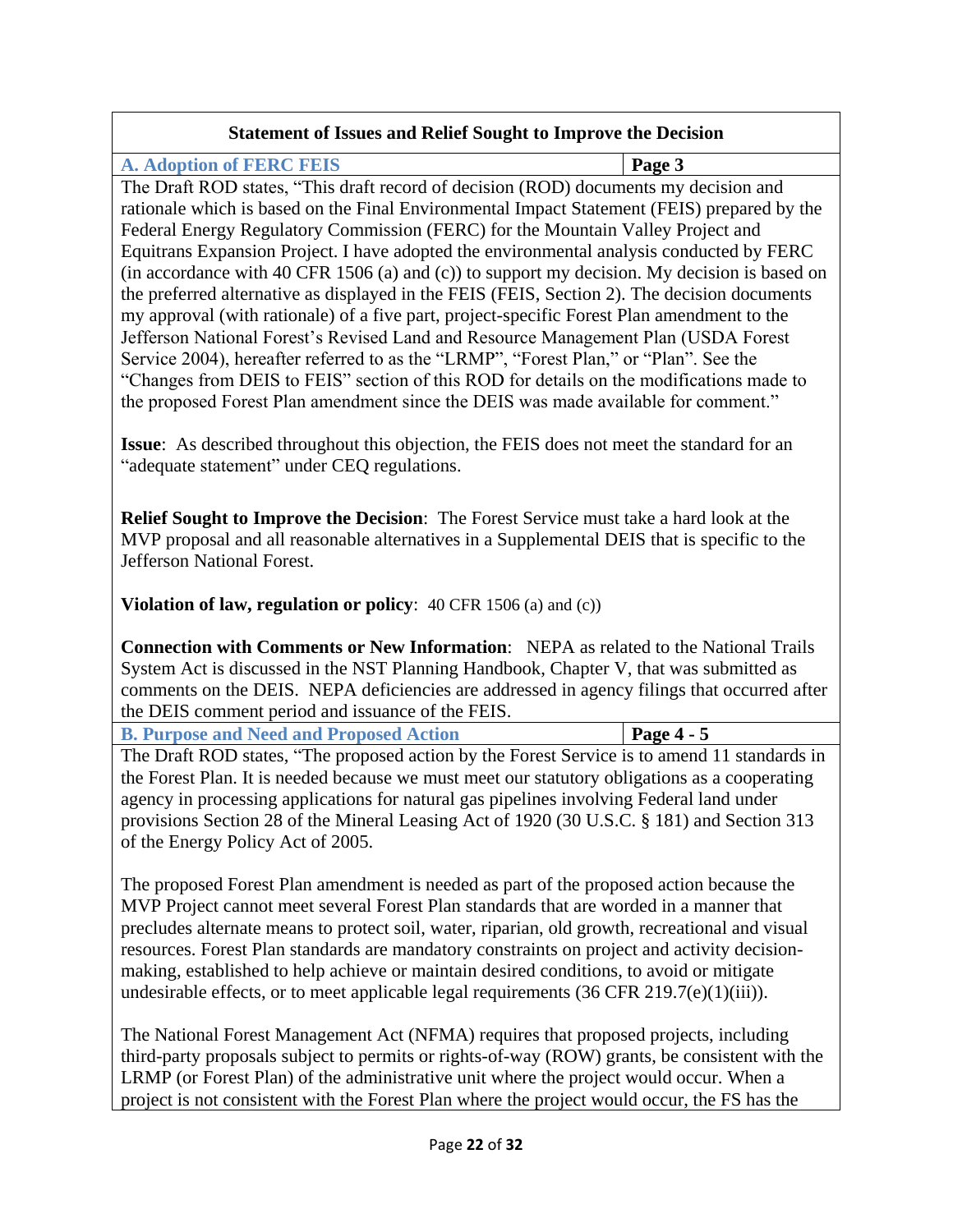following options: (1) modify the proposed project to make it consistent with the Forest Plan; (2) reject the proposal; (3) amend the Forest Plan so that the project would be consistent with the plan as amended; or (4) amend the Forest Plan simultaneously with the approval of the project so the project would be consistent with the plan as amended. The fourth option may be limited to apply only to the project (36 CFR 219.15(c)). The amendment would have to be approved before the FS can issue a letter of concurrence to the BLM."

**Issue**: The description of purpose and need is overstated in regards to the requirements for being a cooperating agency and meeting the requirements of The Mineral Leasing Act and Energy Policy Act. Rights-of-way through any Federal lands may be granted, but not the expense of providing for integrated resource management of NFS lands and protecting National Scenic Trail values.

Providing for the MVP project is not mandatory and does not mandate that exemptions to Forest Plan standards be provided to the applicant. Projects must be rejected if the action would result in a substantial interference to the nature and purposes of the ANST.

**Relief Sought to Improve the Decision**: The Forest Service or FERC should prepare a Supplemental DEIS to address the MVP proposed action and alternatives in the context of providing for an integrated Forest Plan with a purpose and need description that includes, in part, the following elements:

- Assures the production and protection of high quality water for National Forest resources and downstream water users;
- Maintains or restores long-term ecosystem health and integrity;
- Contributes to the economic and social needs of people, cultures and communities;
- Meets the objectives and requirements of federal laws, regulations, and policies including the National Trails System Act.

**Violation of law, regulation or policy**: 40 CFR 1502.13

**Connection with Comments or New Information**: NEPA deficiencies are addressed in agency filings that occurred after the DEIS comment period. In addition, Purpose and Need is discussed in the NST Planning Handbook, Chapter V, Section B that was submitted as comments on the DEIS.

<span id="page-22-0"></span>**C. Nature of this Decision Page 5 - 6** The Draft ROD states, "The decision to be made by the Forest Service is whether to amend the Jefferson National Forest's Forest Plan specifically for this project. I determined that the scope of the FEIS analysis and this decision is limited to considering the project-specific plan amendment related to construction and operation of MVP. "Project-specific plan amendment" means the amendment is applicable to just MVP and not to future projects. My decision on whether to amend the Forest Plan must be prepared according to Forest Service NEPA procedures (36 CFR 219.14(a)).

My decision will include a determination of whether the proposed amendment is directly related to the substantive requirements (36 CFR 219.8 through 219.11) of the Forest Service's planning regulation. The substantive requirements address sustainability, diversity of plant and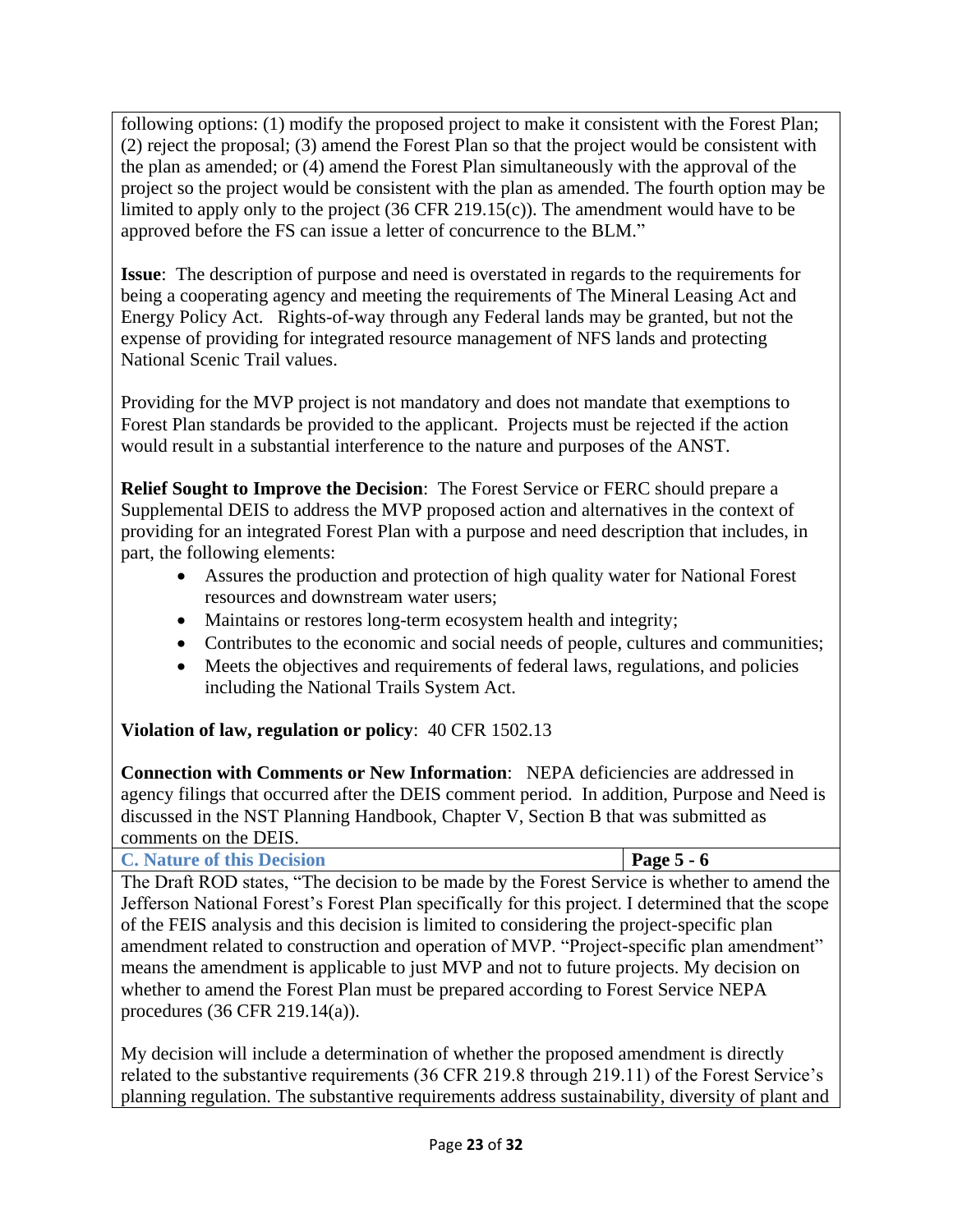animal communities, multiple use, and timber requirements. A forest plan amendment is "directly related" to a substantive requirement if it has one or more of the following relationships to a substantive requirement: the purpose for the amendment, there would be a beneficial effect of the amendment, there would be a substantial adverse effect of the amendment, or there would be a substantial lessening of plan protections by the amendment. Recent amendment of the planning rule provides that if a proposed amendment is determined to be "directly related" to a substantive rule requirement, the responsible official must apply that requirement within the scope and scale of the proposed amendment and, if necessary, make adjustments to the proposed amendment to meet the requirement (36 CFR 219.13 (b)(5) and (6); 81 FR 90738 (Dec. 15, 2016.)."

**Issue**: NFMA envisioned that the 2004 Forest Plan would be revised by 2019. The approval of the Plan amendments is intended to lead to a decision by the BLM to approve a pipeline right-of-way that will result in the encumbrance NFS lands for the 50-year utility life of the pipeline infrastructure. Revised Forest Plans over the next 50 years would be limited due to the physical presence of a pipeline and would be controlled by the provisions of a revised plan and not by a commitment made in a MVP project decision that approved the proposed action. A project-specific amendment for this project has ramifications that go well beyond the direct and immediate effects of the proposed action. Long-term effects of the proposed action should be discussed as part of describing the nature of this decision.

The proposed amendments are directly related to substantive requirements as found in 36 CFR 219.8 through 219.11). The amendments would have a substantial adverse effect on the nature and purposes of the ANST. The existing Forest Plan standard and guidelines do not adequately protect the ANST values and the proposed amendment would weaken the ANST management direction further.

**Relief Sought to Improve the Decision**: Restate the following sentence to, "Project-specific plan amendment" means the amendment is applicable to just MVP and not to future projects *unless the Plan is again amended or revised*." Related to the ANST, new information found in FSH 1909.12 part 24 should lead the JNF to amend the Forest Plan to address the appropriate protection of ANST values (nature and purposes).

**Violation of law, regulation or policy**: 36 CFR 219.10, FSH 1909.12 24.43, and 40 CFR 1502.9.

**Connection with Comments or New Information**: NEPA deficiencies are addressed in agency filings that occurred after the DEIS comment period.

<span id="page-23-0"></span>

| D. Change from DEIS - ANST |
|----------------------------|
|----------------------------|

The Draft ROD states, "For the Appalachian National Scenic Trail Corridor the plan has the standard 4A-020 that states: "All management activities will meet or exceed a Scenic Integrity Objective of High." The Draft EIS and the October 14, 2016 Federal Register Notice of Availability stated this standard may need to be amended. However, a further review of this standard has determined that the proposed pipeline project can be made consistent with this standard and an amendment to this standard will not be needed.

**Page 6 - 7**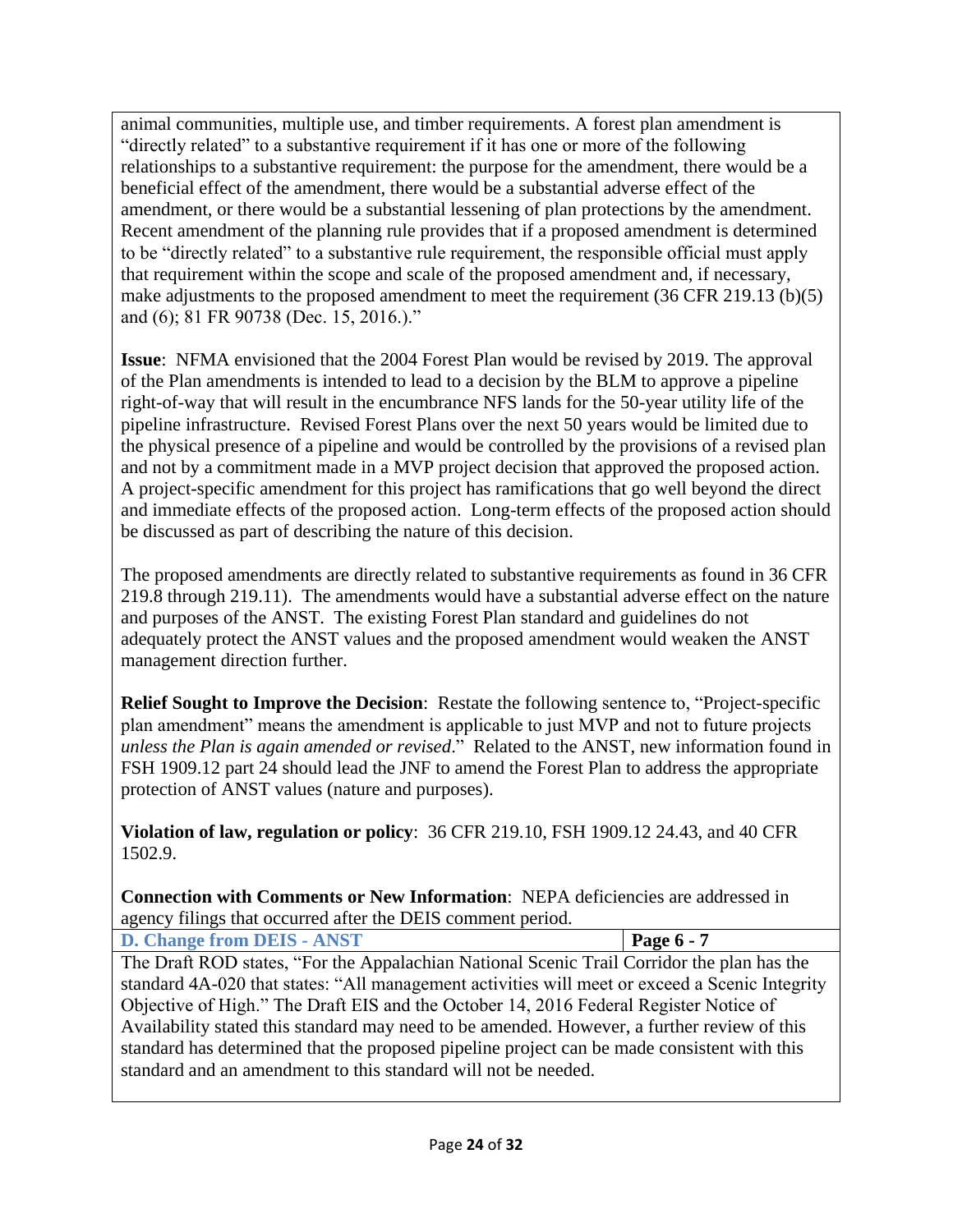The public was notified of the change to the proposed Forest Plan amendment through a "Notice of Updated Information concerning the Mountain Valley Pipeline Project and Equitrans Expansion Project and the Associated Forest Service Land and Resource Management Plan Amendments" that was published in the *Federal Register* on June 5, 2017 (82 FR 25761). The notice also informed the public that a change to the administrative review procedures was applicable (also see the "Administrative Review/Objections" section).

**Issue**: The analysis did not recognize that Standard 4A-020 is applicable to the landscape as viewed from someone wandering throughout the extent of the ANST Management Area and not just on the ANST travel path.

**Relief Sought to Improve the Decision**: Approve only those actions that are consistent with ANST MA Standard 4A-020.

**Violation of law, regulation or policy**: 36 CFR 219.15

**Connection with Comments or New Information**: This new information, which was brought forward in the June 5, 2017, FR Notice. In addition, scenery is discussed in the NST Planning Handbook, Chapter III, Section E and Chapter IV, Section D, that was submitted as comments on the DEIS.

<span id="page-24-0"></span>**E. Decision and Rationale for the Decision - ANST Page 10**

The Draft ROD states, "Standard 4A-028: Locate new public utilities and rights-of-way in areas of this management prescription area where major impacts already exist, **with the exception of the Mountain Valley Pipeline right-of-way**. Limit linear utilities and rights-ofway to a single crossing of the prescription area, per project. / The amendment allows the Mountain Valley Pipeline to be exempt from Management Prescription Area Standard 4A-028 and cross beneath the Appalachian National Scenic Trail (ANST) in Giles County, Virginia."

**Issue**: The existing plan components contributes to providing for the ANST desired Semi-Primitive Non-Motorized setting conditions. Removing the plan component that allows for 50-year permitted area within the ANST rights-of-way and Management Area, would result in a substantial interference to the nature and purposes of the ANST.

**Relief Sought to Improve the Decision**: Retain this standard to protect the ANST corridor.

**Violation of law, regulation or policy**: 16 U.S.C. 1246(c) and FSH 1909.12 24.43

<span id="page-24-1"></span>**Connection with Comments or New Information**: The amendments approach is addressed in agency filings that occurred after the DEIS comment period. In addition, Land Management Planning is addressed in the NST Planning Handbook, Chapter III, Section H. **F. Decision and Rationale for the Decision – Scenery Integrity Page 10** The Draft ROD states, "Standard FW-184: The Forest Scenic Integrity Objectives (SIOs) Maps govern all new projects (including special uses), **with the exception of the Mountain Valley Pipeline right-of-way**. MVP shall attain the existing SIOs within five years after completion of the construction phase of the project, to allow for vegetation growth. Assigned SIOs are consistent with Recreation Opportunity Spectrum management direction. Existing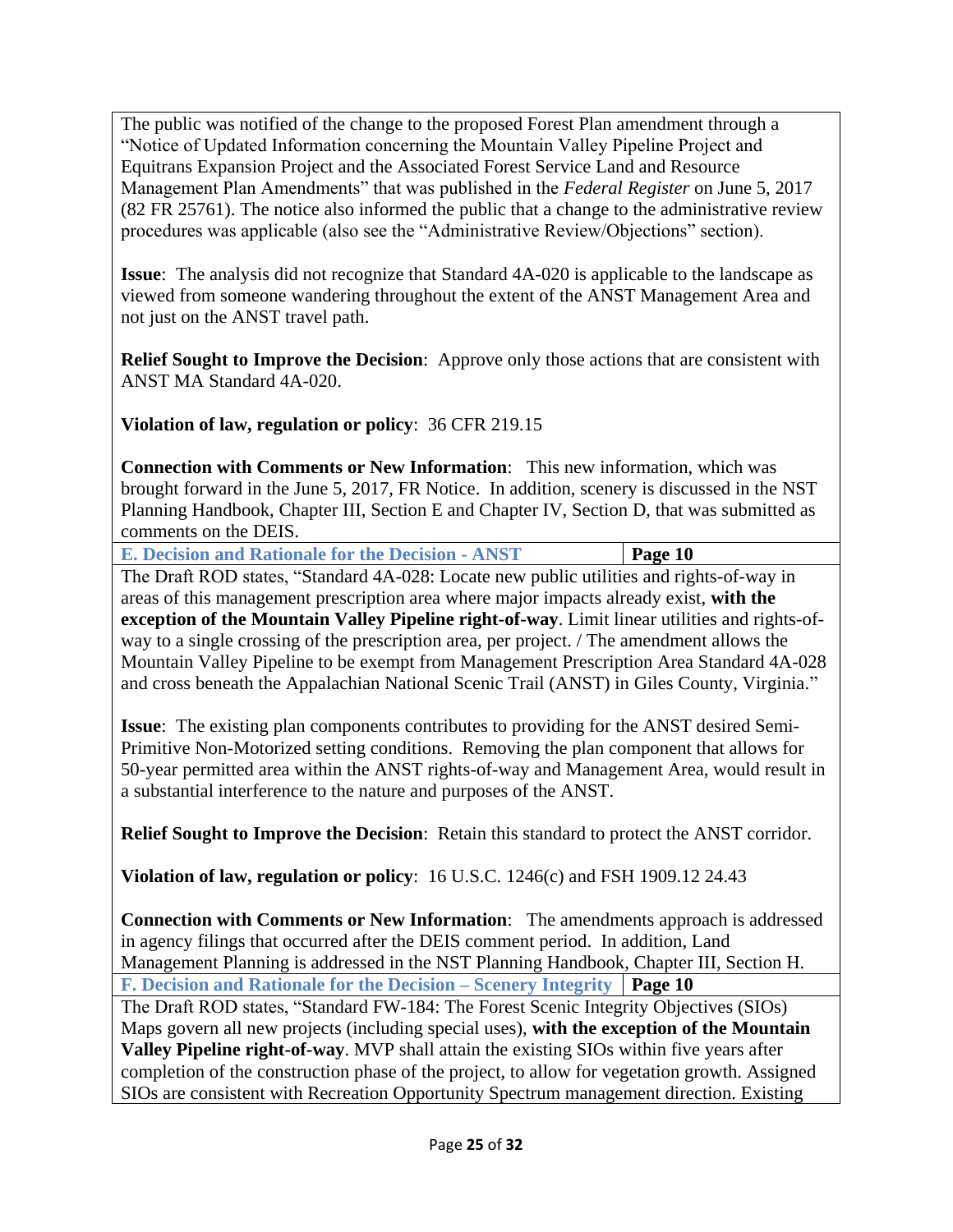conditions may not currently meet the assigned SIO. / The amendment allows construction of the Mountain Valley Pipeline to deviate for a short-term period from the Scenic Integrity Objectives (SIOs) established in Standard FW-184. With the implementation of revegetation and restoration measures in the POD, SIO's are expected to be restored within 5 years after construction."

**Issue**: Standard FW-184 helps ensure that new projects will not degrade visual quality along the ANST. Exempting the standard for the MVP may lead to the degradation of ANST values.

**Relief Sought to Improve the Decision**: Retain this standard to protect the ANST corridor.

**Violation of law, regulation or policy**: 16 U.S.C. 1246(c) and FSH 1909.12 24.43

**Connection with Comments or New Information**: The amendments approach is addressed in agency filings that occurred after the DEIS comment period. In addition, Land Management Planning is addressed in the NST Planning Handbook, Chapter III, Section H.

<span id="page-25-0"></span>**G. Decision Rationale Page 11**

The Draft ROD states, "Based on the analysis provided by FERC in the FEIS I have decided to amend the Jefferson National Forest LRMP because the decision:

- Meets the requirements of the Forest Service planning regulations (36 CFR Part 219)...
- Is consistent with other Federal Policy.

**Issue**: The proposed amendment does not provide for the appropriate management of other designated areas or recommended designated areas in the plan area…as implemented through the direction in FSH 1909.12 24.43.

**Relief Sought to Improve the Decision**: Prepare a Supplemental DEIS that is specific to the Jefferson National Forest to address the MVP proposed action and alternatives.

**Violation of law, regulation or policy**: FSH 1909.12 24.43

**Connection with Comments or New Information**: Land Management Planning is addressed in the NST Planning Handbook, Chapter III, Section H.

<span id="page-25-1"></span>

| <b>H. Best Available Scientific Information</b>                                               |  | Pages $12 - 13$ |
|-----------------------------------------------------------------------------------------------|--|-----------------|
| The Draft ROD states, "To address potential impacts to the Appalachian National Scenic Trail, |  |                 |

FS specialists (landscape architects) utilized the Forest Service Scenery Management System (USDA FS 1995) to review the inventory and classification of scenic classes in areas of the Jefferson National Forest affected by the MVP Project. MVP prepared a landscape-scale Visual Impact Analysis (VIA) to assess the foreground, middleground, and a portion of the background distance zones. Our specialists worked with the MVP contractor to identify key observation points (KOP) and the analysis utilized several software tools to create accurate visual simulations. In assessing the visual impacts, MVP (and at the direction of FS and BLM specialists) utilized the BLM's 1986 "Manual H-8410-1- Visual Resources Inventory" and the BLM's "Manual H-8431- Visual Resource Contrast Rating" (BLM 1986)… Comments on the DEIS that voiced concerns related to the scenery impacts to the Appalachian National Scenic Trail resulted in the development of several additional visual simulations from new key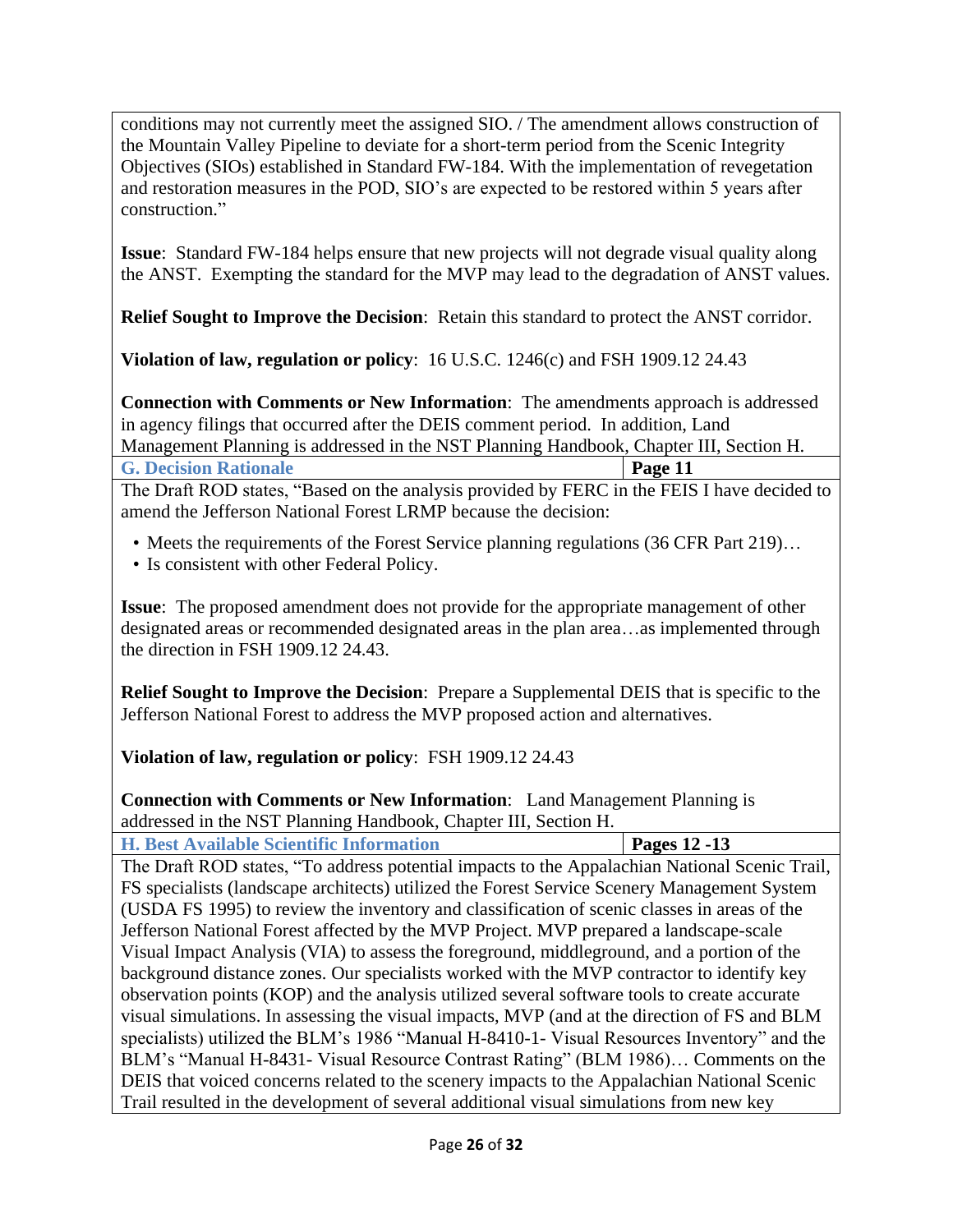observation points and additional visual simulations, including leaf off simulations, which reduces the screening provided by vegetation."

**Issue**: Scenic analyses should follow only the Scenery Management System guidance and descriptors where applied to NFS lands.

**Relief Sought to Improve the Decision**: Restate the FEIS effects disclosures in a SDEIS following SMS terminology.

**Violation of law, regulation or policy**: 40 CFR 1502.16 and 40 CFR 1502.24.

**Connection with Comments or New Information**: The scenic integrity assessments occurred after the DEIS comment period.

<span id="page-26-0"></span>

| <b>I. Purpose of the Amendment</b>           |  | Page 14 |  |
|----------------------------------------------|--|---------|--|
| ---<br>$\sim$ $\sim$ $\sim$ $\sim$<br>$\sim$ |  |         |  |

The Draft ROD states, "The purpose of the amendment is to meet the requirement of FS regulations that projects authorized on National Forest System lands must be consistent with the LRMP. The amendment is needed because the MVP Project cannot achieve several Forest Plan standards that are intended to protect soil, water, riparian, visual, old growth and recreational resources."

**Issue**: The amendments allow for a project that degrades natural resource values and substantially interferes with the nature and purpose of the ANST.

**Relief Sought to Improve the Decision:** Prepare a Supplemental DEIS that is specific to the Jefferson National Forest to address the MVP proposed action and all reasonable alternatives.

**Violation of law, regulation or policy**: 36 CFR 219.10 and 16 U.S.C. 1246(c)

**Connection with Comments or New Information**: Amendments are addressed in agency filings that occurred after the DEIS comment period.

<span id="page-26-1"></span>**J. Compliance with the Rule's Procedural Provisions - ANST Pages 14 - 15**

The Draft ROD states, "The amendment complies with the procedural provisions of 36 CFR Part 219.13(b)) as follows: … Section 3.5.1.6 of the FEIS describes alternatives for crossing the ANST. Each of these alternatives and variations were evaluated based on comments received from the FS and other stakeholders, indicating concerns for disruption for hikers using the trail, as well as potential visual impacts from the MVP Project both at the ANST crossing location and from more distant viewpoints. See the visual resources discussion (below) for the best available scientific information that was used to assess potential visual impacts to the Trail."

**Issue**: The ANST visual quality and the ROS setting would be degraded if the MVP proposed action was approved resulting in a substantial interference with the nature and purposes of the ANST.

**Relief Sought to Improve the Decision**: Prepare a Supplemental DEIS that is specific to the Jefferson National Forest to address the MVP proposed action and alternatives.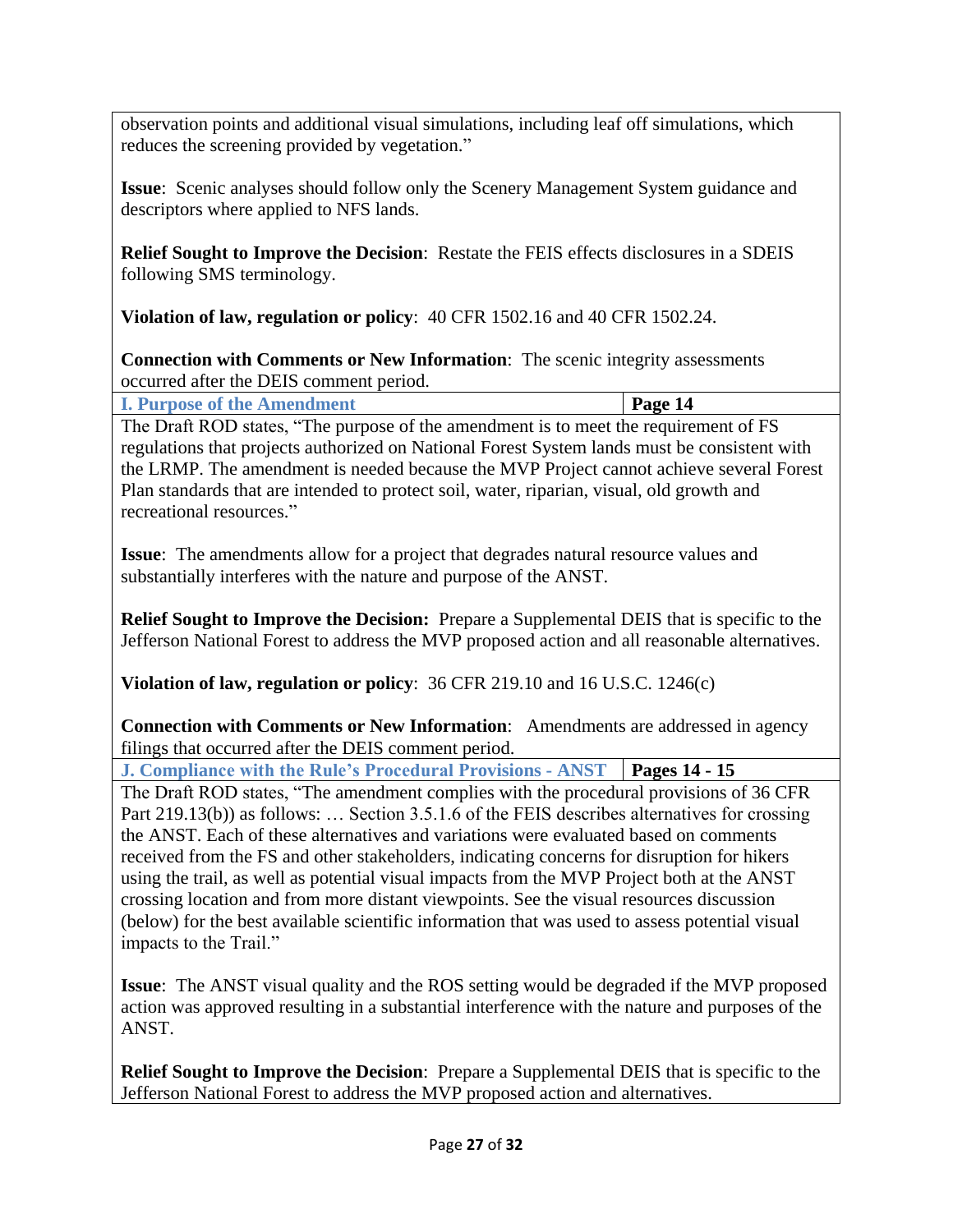**Violation of law, regulation or policy**: The amendments do not comply with the requirements of 36 CFR 219.13(b)(5), 36 CFR 219.10, 40 CFR 1502.14, 40 CFR 1502.16, and 40 CFR 1502.24.

**Connection with Comments or New Information**: Amendments are addressed in agency filings that occurred after the DEIS comment period.

<span id="page-27-0"></span>**K. Compliance with Substantive Provisions Pages 17 - 18**

The Draft ROD states, "The scale of the amendment is the MVP project area that includes a temporary construction zone through the Jefferson National Forest that is 3.5 miles long and 125 feet wide (approximately 83 acres, including access road use), and a permanent operational ROW that will be 3.5 miles long and 50-feet wide (approximately 42 acres, including access road use). The scope of the amendment is modification of 11 Forest Plan standards. These standards are intended to protect soil, water, riparian, visual, old growth and recreational resources. The amendment would modify these standards only for this project and, because of its protective mitigation measures, to a limited extent."

**Issue**: The description is incomplete and should address that the proposal would encumber NFS lands for 50 years, which will affect the direction of future JNF Forest Plans. The project is not in compliance with the National Trails System Act, Section 7(c).

**Relief Sought to Improve the Decision:** Prepare a Supplemental DEIS that is specific to the Jefferson National Forest to address the MVP proposed action and alternatives.

**Violation of law, regulation or policy**: 36 CFR 219.10 and36 CFR 219.13(b)

**Connection with Comments or New Information**: Amendments are addressed in agency filings that occurred after the DEIS comment period.

<span id="page-27-1"></span>

| <b>L. Planning Rule Requirements - ANST</b> | Pages 21 - 22 |
|---------------------------------------------|---------------|
|                                             |               |

The Draft ROD states, "My decision to allow a crossing at this location is based on FERC's consideration of two route variations which crossed the ANST at points with existing impacts and their conclusion that neither of the route variations offered significant environmental advantage when compared to the corresponding proposed route…

The AEP-ANST Variation would cross the ANST at an existing utility corridor and reduce impacts to FS roadless areas and semi-primitive areas. However, the AEP-ANST Variation would result in more overall construction disturbance; more impacts to private landowner parcels, forested land, and perennial waterbodies; and would cross more landslide prone areas…

The planning rule requirement that is relevant to this modified LRMP standard is 36 CFR  $219.10(b)(1)(vi)$  which requires plan components to provide for appropriate management of other designated areas of the plan area. FERC's determination that alternate routes for MVP, including routes with existing major impacts, did not offer significant environmental advantages over the proposed crossing at this location supports appropriate management of utility corridors (FEIS, Executive Summary). This demonstrates appropriate management of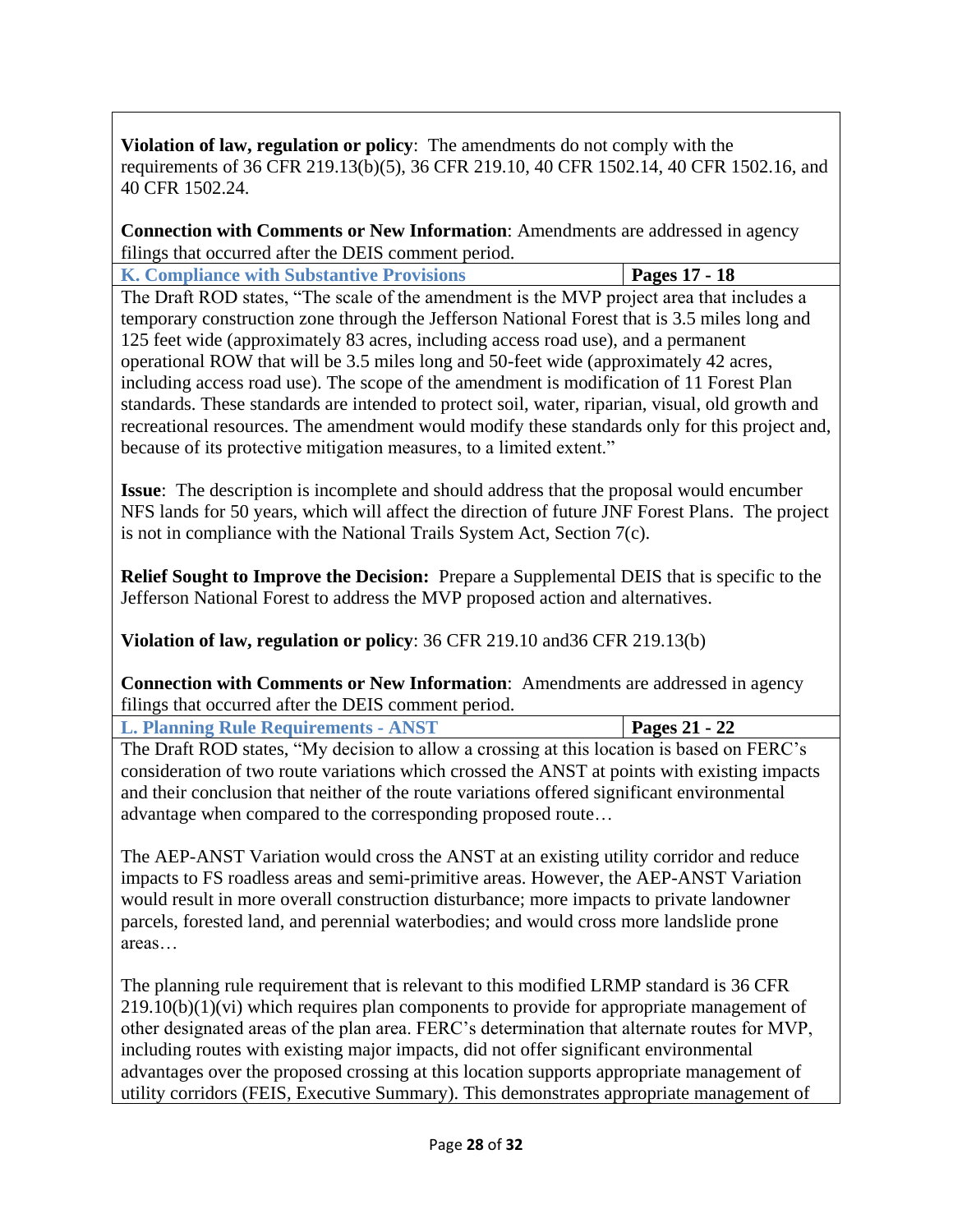the designated ANST corridor as required by 36 CFR 219.10(b)(1)(vi). Since the amendment meets the rule requirement, I do not need to make a determination as to whether the rule requirement is directly related to it."

**Issues**: "FERC's determination that alternate routes for MVP, including routes with existing major impacts, did not offer significant environmental advantages over the proposed crossing at this location supports appropriate management of utility corridors" is based on rationale that is inconsistent with the direction in FSH 1909.12 24.43(1)(f) that requires that the action provide for the nature and purposes of the ANST. FERC did not take a "hard look" at the AEP-ANST alternative with criteria that protected the nature and purposes of the ANST corridor. As such, the proposed action would lead to the degradation of ANST values if implemented. This **does not** demonstrates appropriate management of the designated ANST corridor as required by 36 CFR 219.10(b)(1)(vi) as implemented through FSH 1909.12 24.43.

In addition, FERC's evaluation of MVP alternatives failed to address impacts beyond the ANST footpath. The ANST MA existing corridor prescriptions/plan-components protect scenic values and a more primitive ROS setting for a visitor that may wander throughout the extent of the Management Area and not just along the footpath. The proposed amendments would lead to degradation of ANST values and be a substantial interference to the nature and purposes of the ANST. Furthermore, the AEP-ANST would have lessened impacts to ANST vs. the proposed action and must be rigorously explored and objectively evaluated.

**Relief Sought to Improve the Decision**: Prepare a Supplemental DEIS that is specific to the Jefferson National Forest to address the MVP proposed action and all reasonable alternatives. (Guidance for establishing the ANST management area and plan components to protect the ANST resources, qualities, and values are described in the NST Planning Handbook, Chapter III, Section H.)

**Violation of law, regulation or policy**: 16 U.S.C. 1246(c), 36 CFR 219.10(b)(1)(vi), FSH 1909.12 24.43, 40 CFR 1502.9(c), 40 CFR 1502.14, 40 CFR 1502.16, and 40 CFR 1502.24.

**Connection with Comments or New Information**: Planning Rule requirements are addressed in the NST Planning Handbook, Chapter IV, Section E; and new information is found in agency filings that occurred after the DEIS comment period.

<span id="page-28-0"></span>

|  | <b>M. Planning Rule Requirements - Scenery</b> |  |  | Pages $22 - 23$ |  |
|--|------------------------------------------------|--|--|-----------------|--|
|  |                                                |  |  |                 |  |

The Draft ROD states, "My decision to modify Forest plan standard FW-184 (refer to Table 1 of this decision) will allow the Forest Service a short term variance from meeting the Jefferson National Forest SIO's for the management prescriptions crossed by the MVP project Rights of Way (ROW). The modified standard will also include wording that requires the Forest Service to ensure the MVP Project meets the existing SIO's within 5 years after completion of the construction phase of the project…

The planning regulation requirement that is relevant to this amendment is 36 CFR  $219.10(b)(1)(i)$  which requires the LRMP to include plan components for sustainable recreation and scenic character. With respect to meeting the planning rule requirement at §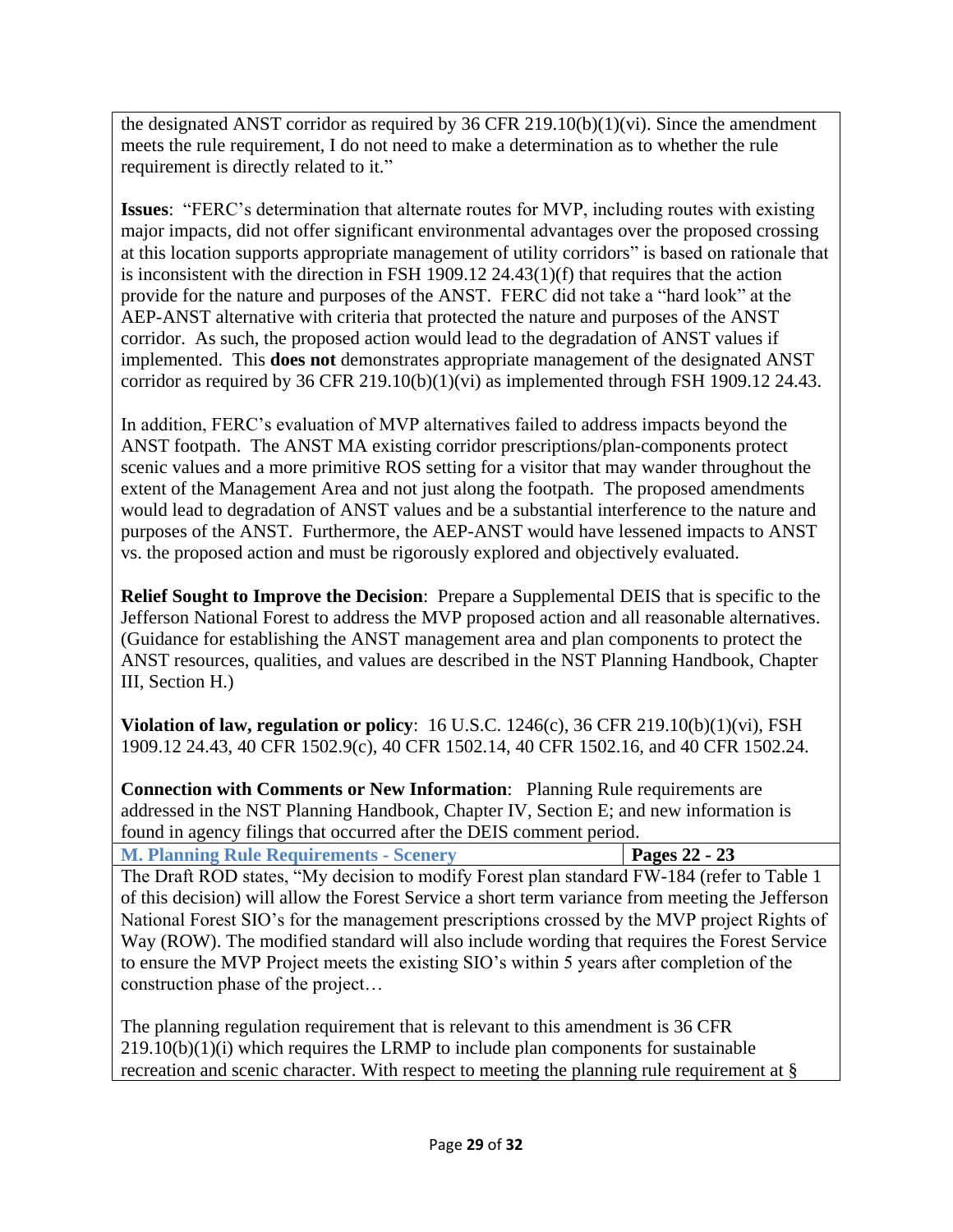$219.10(b)(1)(i)$ , the FS and MVP have developed additional mitigation measures that would be included in the ROW grant if it the grant is issued by BLM."

**Issue**: The rights-of-way establishes a permanent clearing for 50 years, which will affect scenic integrity over the same period and not just 5 years. The pipeline would degrade ANST scenic values over the same 50-year period.

**Relief Sought to Improve the Decision**: Prepare a Supplemental DEIS that is specific to the Jefferson National Forest to address the MVP proposed action and alternatives.

**Violation of law, regulation or policy**: 36 CFR 219.10(b)(1)(i)

**Connection with Comments or New Information**: Amendments are addressed in agency filings that occurred after the DEIS comment period.

<span id="page-29-0"></span>

| Page 24<br>N. Plan Amendment Alternatives Considered in Detail |
|----------------------------------------------------------------|
|----------------------------------------------------------------|

The Draft ROD states, "With respect to this Forest Plan amendment decision, since the amendment is specific to modifying LRMP management requirements to allow for the proposed pipeline's construction and operation, the range of alternatives was limited to the amending the plan and no action.

**Proposed Action -Plan Amendment** – The proposed action is amending the Jefferson National Forest Land and Resource Management Plan amendment so that the MVP could construct a pipeline on approximately 83 acres of lands associated with the proposed 3.5 mile pipeline corridor for the Mountain Valley Project (MVP) that would cross the Jefferson National Forest.

**No Action Alternative** - In the no action alternative the plan would not be amended and the proposed MVP Pipeline would not take."

**Issue**: The Forest Supervisor failed to take a hard look at other reasonable alternatives, including the AEP-ANST variation.

**Relief Sought to Improve the Decision**: Prepare a Supplemental DEIS that is specific to the Jefferson National Forest to address the MVP proposed action and all reasonable alternatives.

**Violation of law, regulation or policy**: 40 CFR 1502.14 and 40 CFR 1505.2.

**Connection with Comments or New Information**: Amendments are addressed in agency filings that occurred after the DEIS comment period.

<span id="page-29-1"></span>**O. Findings Required by Other Laws - NFMA Page 25**

The Draft ROD states, "The discussion in this record of decision in this section, Findings Required by Other Laws and Regulations, under the "NEPA," heading, explains that the FEIS is consistent with Forest Service NEPA procedures (§219.13 (b)(3)). The discussion in the section, "Compliance with the Rule's Applicable Substantive Provisions" in this record of decision, explains how the substantive requirements for this amendment were met. Specifically, I concluded that the modifications to Standards FW-184, FW-248, 4A-028, and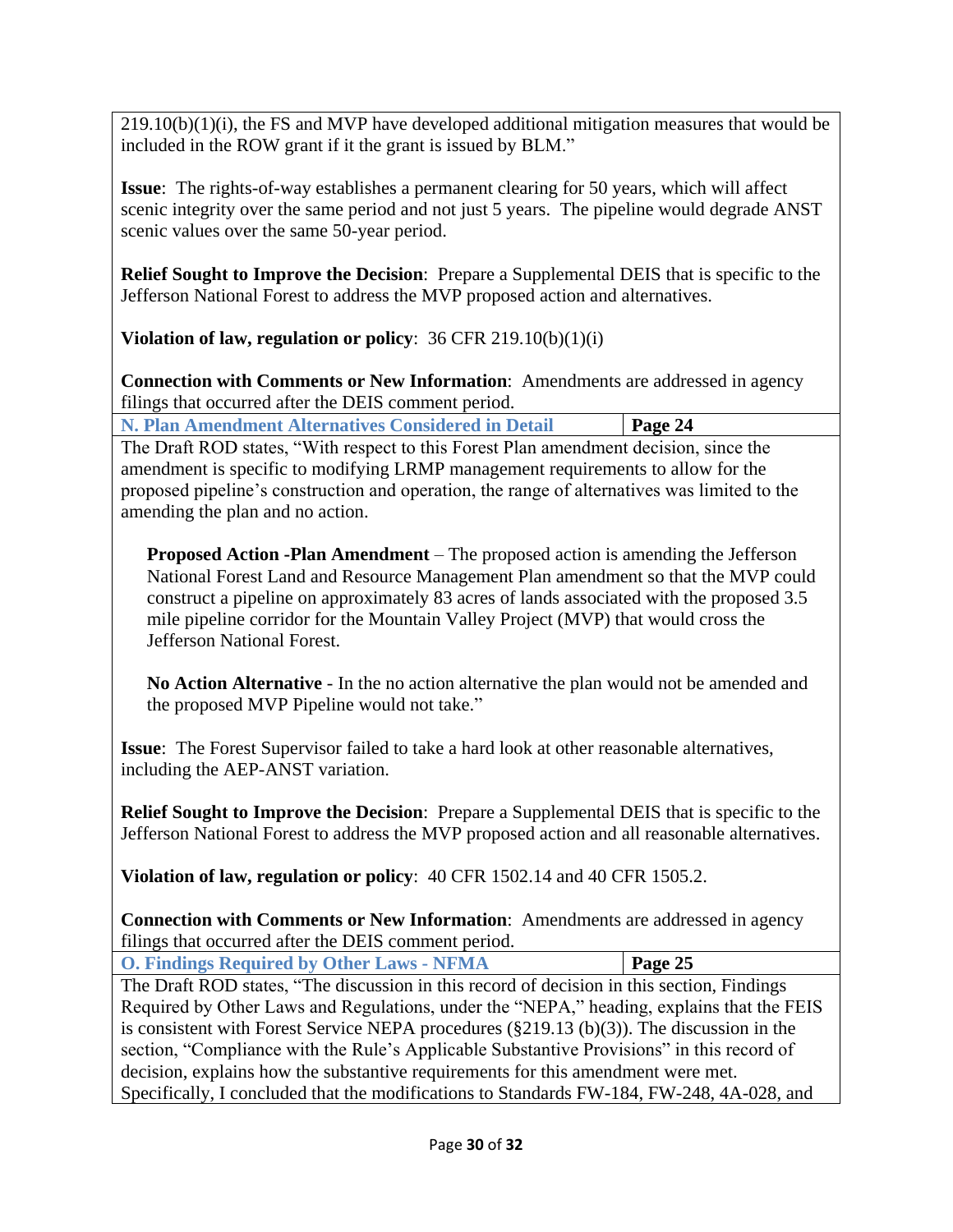6C-007, respecting utility corridors, the ANST, scenic integrity objectives, and old growth management, meet the relevant requirements of the rule."

**Issue**: The FEIS failed to recognize the NTSA requirement to provide for the nature and purposes of the ANST. As such, the finding is based on incomplete information.

**Relief Sought to Improve the Decision**: Prepare a Supplemental DEIS that is specific to the Jefferson National Forest to address the MVP proposed action and alternatives.

**Violation of law, regulation or policy**: 36 CFR 219.10 and FSH 1909.12 24.43.

**Connection with Comments or New Information**: Amendments are addressed in agency filings that occurred after the DEIS comment period.

<span id="page-30-0"></span>

|  |  |  | <b>P. Findings Required by Other Laws - NEPA</b>                                                                                                                                                                                                                                 |  |  |  | Pages $25 - 26$ |  |
|--|--|--|----------------------------------------------------------------------------------------------------------------------------------------------------------------------------------------------------------------------------------------------------------------------------------|--|--|--|-----------------|--|
|  |  |  | $\mathbb{R}^d$ , and $\mathbb{R}^d$ , and $\mathbb{R}^d$ , and $\mathbb{R}^d$ , and $\mathbb{R}^d$ , and $\mathbb{R}^d$ , and $\mathbb{R}^d$ , and $\mathbb{R}^d$ , and $\mathbb{R}^d$ , and $\mathbb{R}^d$ , and $\mathbb{R}^d$ , and $\mathbb{R}^d$ , and $\mathbb{R}^d$ , and |  |  |  |                 |  |

The Draft ROD states, "Using the best available scientific information, the FEIS provides an adequate analysis and discloses the environmental effects related to modifying Forest Plan standards in order for the MVP to be consistent with the LRMP. The analysis adequately addresses agency comments and suggestions and incorporates design features and mitigation designed to reduce environmental impacts to soil, water, riparian, old growth management areas, the Appalachian National Scenic Trail and to visuals. I adopted the FEIS pursuant to 40 CFR 1506.3(c) to support my decision to amend the LRMP as outlined in this record of decision."

**Issue**: The FERC FEIS does not meet the standards for an adequate statement under the CEQ regulations and therefore should not be adopted without supplemental analyses.

**Relief Sought to Improve the Decision**: Prepare a Supplemental DEIS that is specific to the Jefferson National Forest to address the MVP proposed action and alternatives.

**Violation of law, regulation or policy**: 40 CFR 1506.3(a).

**Connection with Comments or New Information**: Amendments are addressed in agency filings that occurred after the DEIS comment period.

<span id="page-30-1"></span>

| <b>Q. Findings Required by Other Laws - NTSA</b> |  | <b>Pages 25 - 33</b> |
|--------------------------------------------------|--|----------------------|
|                                                  |  |                      |

The Draft ROD does not provide a determination that the proposed decision will not substantially interfere with the nature and purposes of the ANST.

**Issue**: National Trails System Act (P.L. 90-543, as amended) must be addressed in findings required by other laws and is not address in this Draft ROD.

**Relief Sought to Improve the Decision**: Include NTSA (16 U.S.C. 1246(c)) findings in the ROD that is associated with a Supplement FEIS.

**Violation of law, regulation or policy**: 40 CFR 1505.2.

**Connection with Comments or New Information**: The Draft ROD is new information.